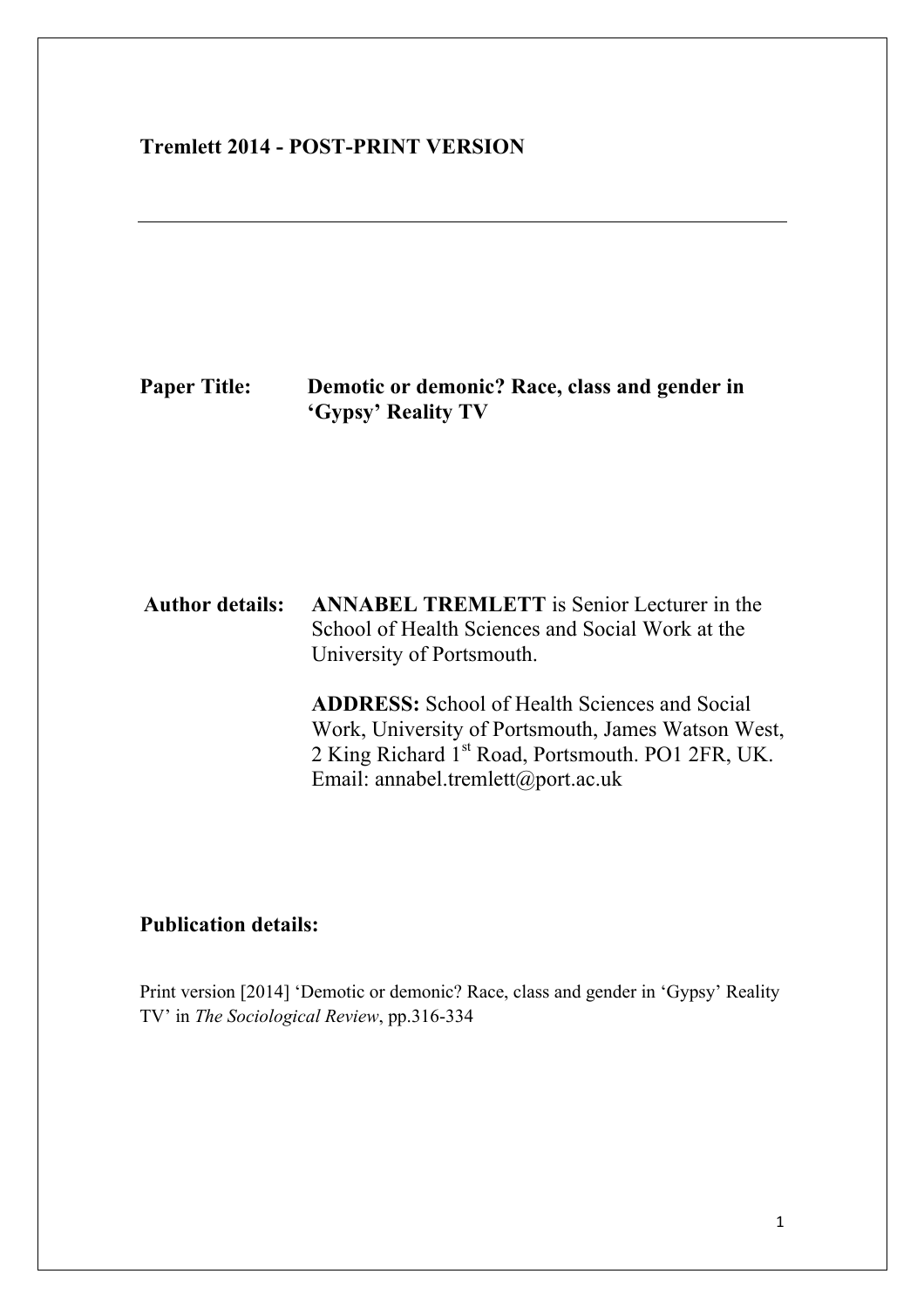#### Demotic or demonic? Race, class and gender in 'Gypsy' Reality TV

#### Annabel Tremlett, University of Portsmouth

Email: annabel.tremlett@port.ac.uk

2014.

#### Abstract

An intriguing shift in the public interest of Roma, Gypsy and Traveller minorities has been the rise of the 'Gypsy' reality TV star in shows across Europe ('Gypsy' is the word most often used in popular media culture). The latest phenomenon to hit the UK has been the Channel 4 series *Big Fat Gypsy Weddings* (Firecracker Films, Channel 4, 2010-2013), a flamboyant production that has garnered both huge audience shares and fierce criticism, with commentators berating its narrow, sensationalist focus. Drawing on both specialised literature on Roma minorities and current sociological debates on reality TV formats, this article raises questions about how the politics of the 'demotic turn' of such formats (as noted by Turner in 2004) can lean towards the demonic through emphasising such groups as spectacular, extraordinary and above all, negatively different. Furthermore, this article shows how the series not only reproduces old stereotypes of Gypsies and Travellers as different, ethnicised others but is also heavily embroiled in UK gender and class discourses. Whilst the series claims to be a unique insight into a marginalised community, this close analysis discusses the wider politics within which it is embedded and how such representations can both popularise and undermine marginalised or minority groups.

KEYWORDS (11): Class, demotic, demonic, ethnicity, Gypsy, Traveller, minority, ordinary, reality television, representation, Roma, spectacular.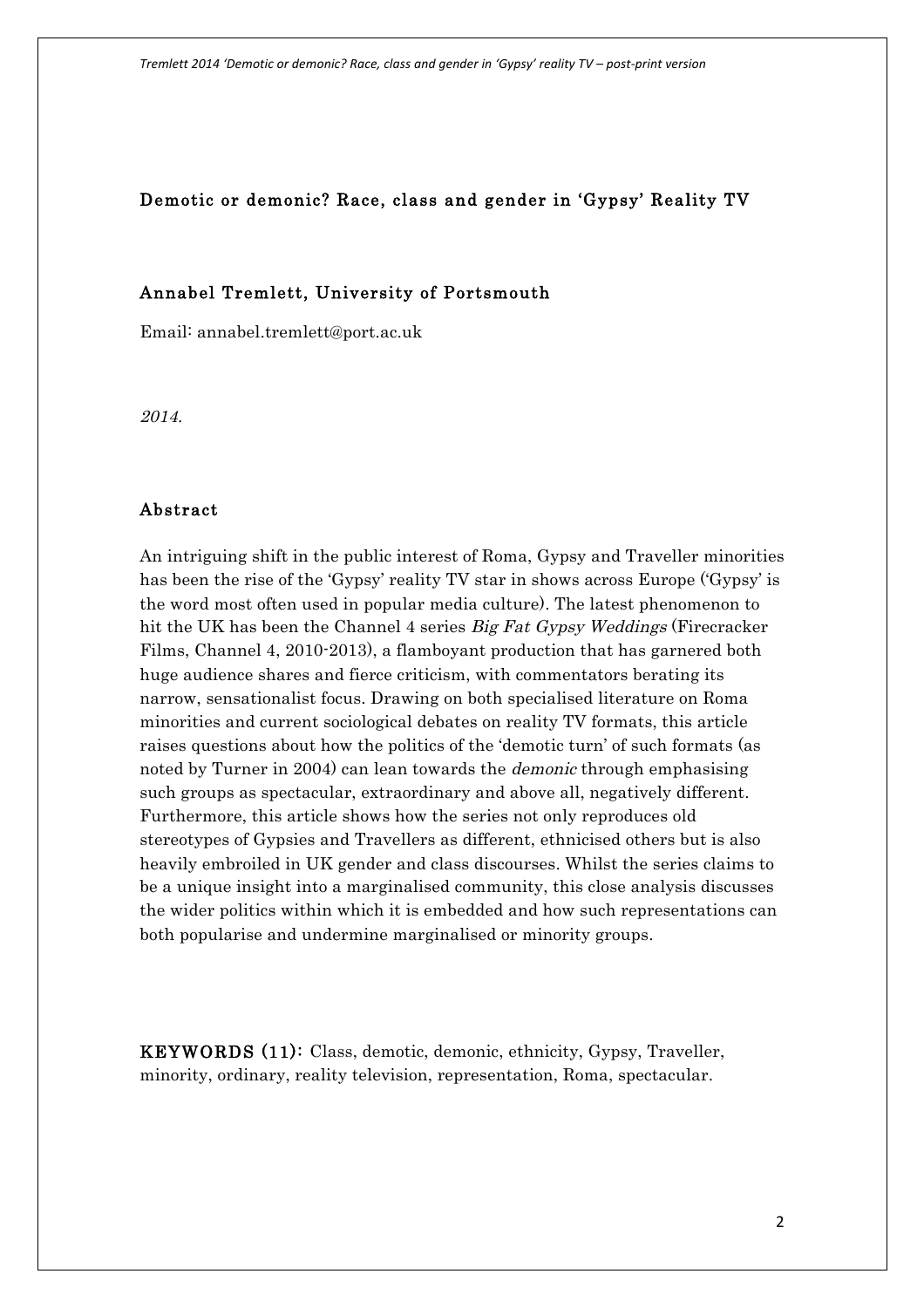#### Introduction<sup>1:</sup> the rise of the Roma reality media star

The explosion of popular reality television from the 1990s has been noted for its pre-occupation with the interface between ordinary people, media content and celebrity culture. Turner coined the phrase the 'demotic turn' in television broadcasting to describe programming in which the ordinary citizen can get the opportunity to become a celebrity (Turner 2004: 62). The 'demotic turn' can be seen in a positive light, as working against former elitist notions of celebrity, and therefore "a reason for optimism, a sign of the democratization of celebrity as the means of production are seized by the ordinary citizen" (Turner 2006: 156). But as Turner himself points out, the notion that the 'demotic' necessarily stands for 'ordinary', in its meaning of the everyday or mundane, is fallacy. Such shows are always produced from an industry that treats cultural identities as commodities, only 'vaguely connected to the social conditions from which they emerge' (Turner 2006: 163). A growing body of work looks at how these shows are produced in increasingly governed and commercialised societies, and how they frequently use familiar, strong tropes of gender, ethnic and class differences to emphasise a certain vision of how 'new citizens' can emerge from ordinary people (e.g. Andrejevic 2004, Biressi and Nunn 2005, Drew 2011, Hill 2008, Skeggs et al 2008, Ouellette and Hay 2008, Tyler and Bennett 2010, Wood and Skeggs 2011). This literature challenges the notion that these TV programmes are only good for 'mind-numbing, witless vulgarity' (John Humphreys, BBC presenter, 20042) and instead show the ways such programming engages with current debates around cultural and social values.

This article takes such questioning about the cultural politics of reality television seriously, using UK Channel 4's series  $Big$  Fat Gypsy Weddings<sup>3</sup> as a means to examine reality TV's provocative visualisation of ethnic and class relations with regards to 'Gypsies' (the labelling itself is controversial and is discussed in the next section). More specifically, the article contributes to our understanding of the developments in reality TV formats, following the view of other scholars who see the broad label 'reality TV' as useful in thinking through how it 'spectacularises' the material world (Couldry 2003, Wood and Skeggs 2011). It also aims to contribute to research on 'Roma' minorities ('Roma' is the preferred term in many academic publications) by focusing on their representation in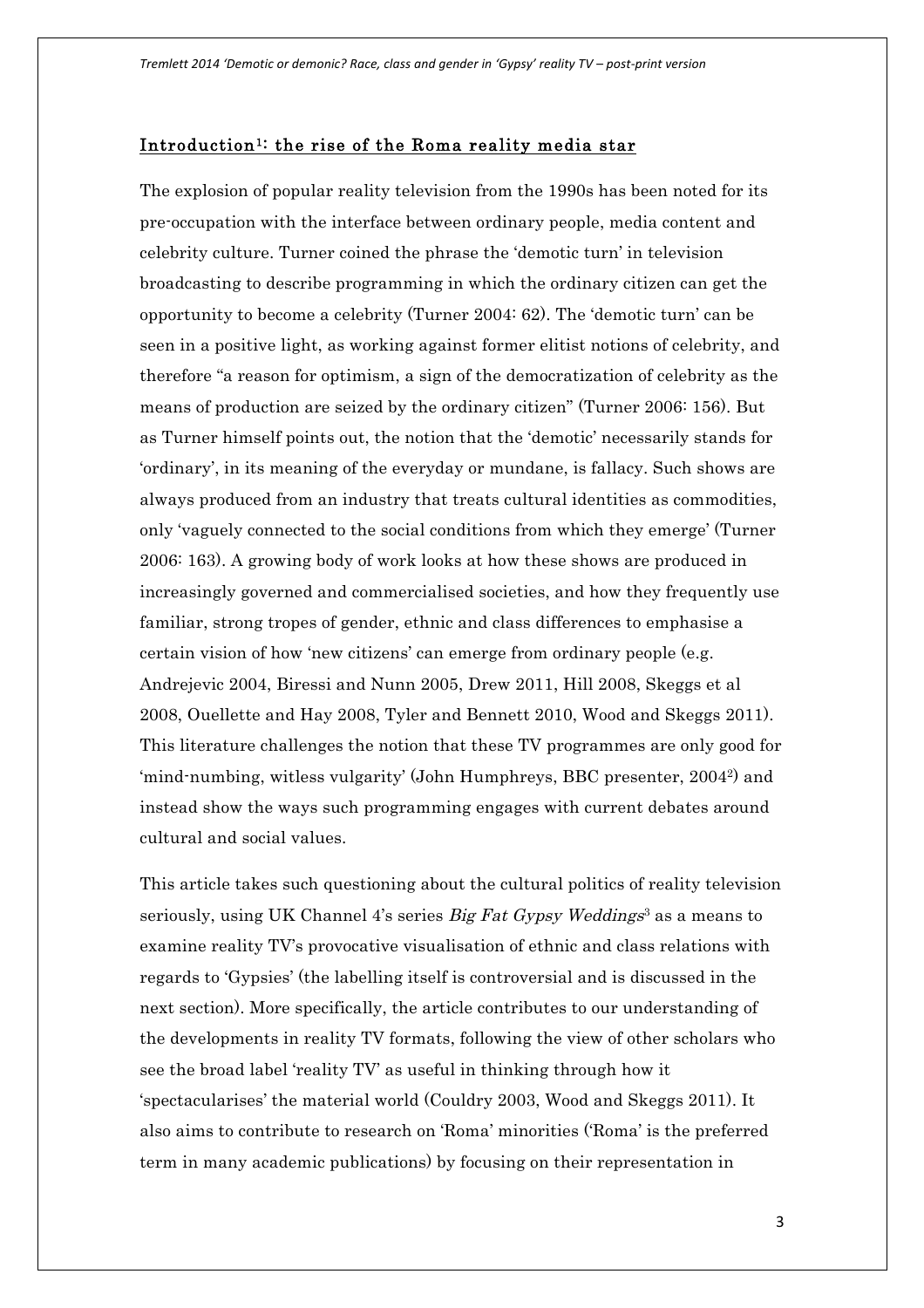popular culture, which has not yet been extensively researched, and to add to the dearth of debates on class and gender in relation to such minorities (Imre and Tremlett 2011: 91-2).

My Big Fat Gypsy Wedding was initially a one-off episode in Channel 4's Cutting Edge series broadcast in 2010. Its success catapulted it to a five-episode series, Big Fat Gypsy Weddings, broadcast in 2011 (called here 'Series one'). The audience was regularly over 8 million, reaching the highest ratings for the 9pm slot since the glory days of Big Brother, Wife Swap and Supernanny in the mid- $2000s<sup>4</sup>$  (Deans 2011). This then extended to a few one-off episodes<sup>5</sup> and another five-part series began in February 2012 (called here 'Series two'). The series has had spin-offs such as When Paddy met Sally (Channel 5, 2011-12) and Thelma's Gypsy Girls (Channel 4, 2012). Big Fat Gypsy Weddings itself is said to be ending in 2013 after a series of six one-off 'specials'.

The marketing ploy of Big Fat Gypsy Weddings was its claim to unique access to Gypsy/Traveller communities, with Channel 4 pitching the series as fulfilling the channel's remit of 'shining a light on marginal communities' (David Abraham, Channel 4's chief executive<sup>6</sup>). This appears to assert the demotic through broadening the demographics of TV participants. There was no pretence that the 'ordinary' will be a part of this demotic – instead the spotlight was these people's 'extraordinary and fascinating lives' (as described in Channel 4's online DVD promotion7). Yet whilst Channel 4 claimed uniqueness, in fact, 'Gypsy' presence in reality TV shows is not exclusive to Britain, and has already proved an enduringly popular feature in some post-socialist contexts, from Roma popstars having their own reality shows to Roma singers being very prominent in X-Factor style TV contests and most recently in the North America where Big Fat Gypsy Weddings is now broadcast with a focus on the lives of Gypsies and Travellers in the US (on TLC network from 2012).

The current popularity of Roma minorities in reality TV is said to indicate a shift in their presence in popular culture,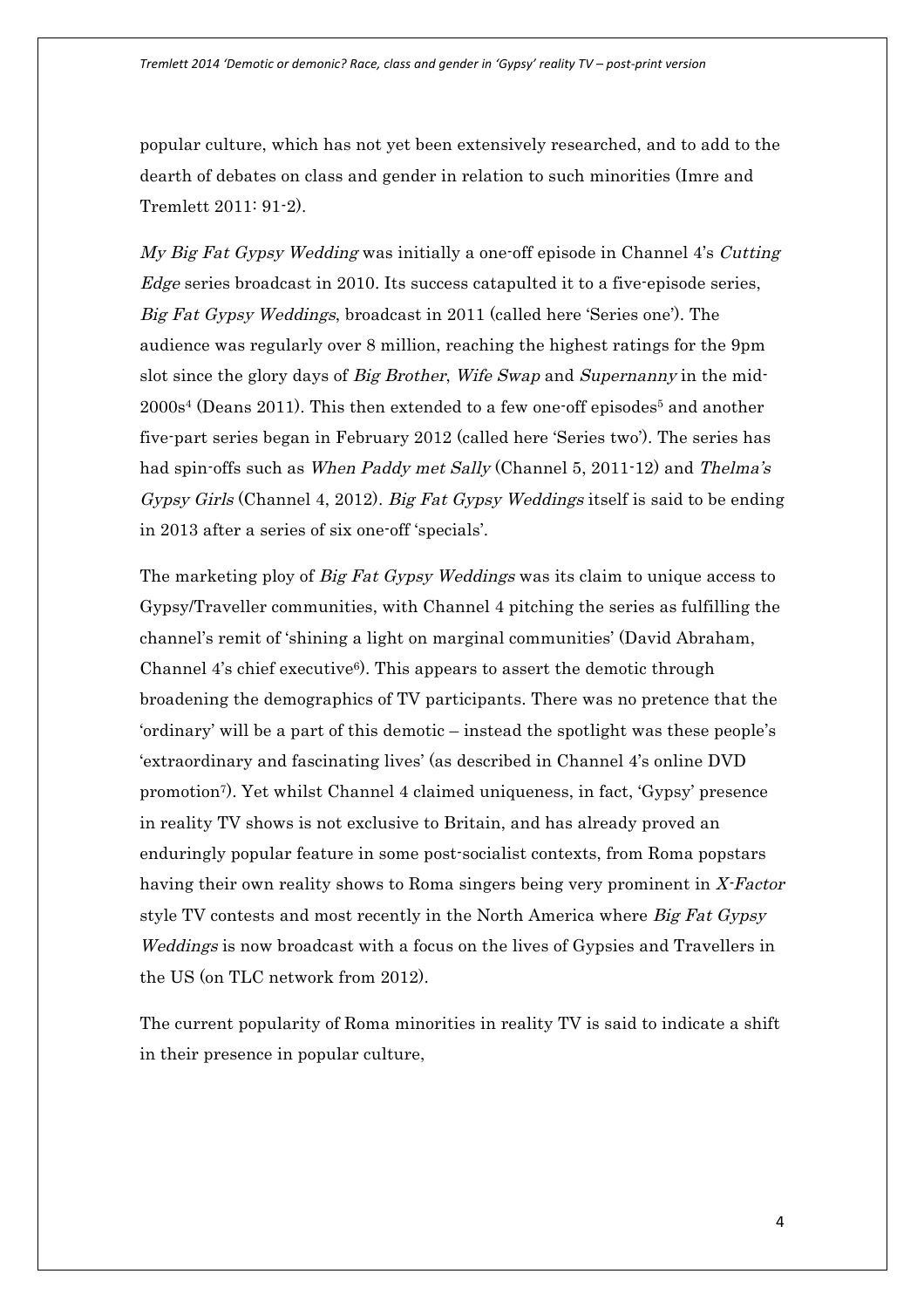[...] the Roma media star is a new phenomenon, who has transformed the figure of the traditional Roma musical entertainer from tolerated exception into admired, albeit ambiguous, celebrity (Imre 2011: 2)

Despite this rise of the 'Roma media star' such representations have not garnered huge academic attention. Romani studies – the academic area – has been largely dismissive of Roma people's involvement in popular culture and provides little precedence for the theoretical challenges involved. Nonetheless, the interest is growing (see for examples Imre 2008, Imre 2009, Imre and Tremlett 2011, Jensen and Ringrose 2012, Munk 2007, Tremlett 2012a, Tremlett 2013).

Contributing to this coalescing literature, the way Roma people are involved in popular cultural movements is approached in this article as a valuable resource for further understanding their often complex positioning in social and political life. Such an approach draws on Hall's understanding of constitutive and formative role that representations take,

[...]how things are represented and the 'machineries' and regimes of representation in a culture do play a constitutive, and not merely a reflexive, after-the-event, role. This gives questions of culture and ideology, and the scenarios of representations – subjectivity, identity, politics – a formative, not merely an expressive, place in the constitution of social and political life (Hall 1996: 443) [his emphasis]

Such an approach needs to be carefully framed as it is a relatively new contribution to the discourses surrounding Roma minorities in which contentious debates around labelling, research and stereotyping are very live, as I will now go on to discuss.

### The politics of labelling

The use of the terms 'Gypsy' or 'Traveller' are often highly emotive and controversial as well as ambiguous in the possibility of being prejudicial – they have been used as racist terms (along with extremely offensive versions such as 'gypo' or 'pikey') and their usage is still heavily debated (Bhopal and Myers 2008: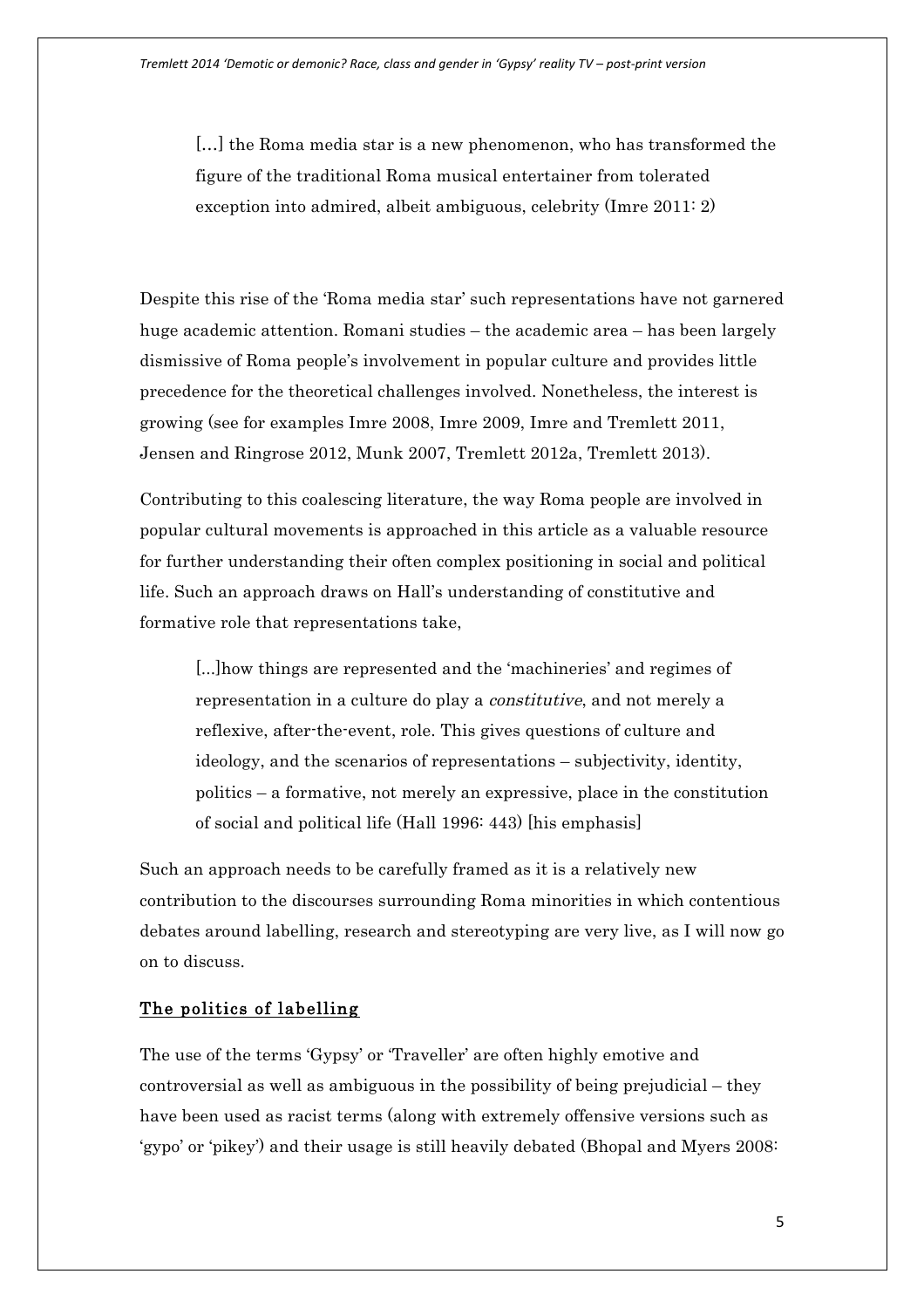8-11). In European institutional discourses and frequently in academic literature the term 'Roma' is used as an umbrella term for all these groups, although not without controversy as it is said to be an ethnonym for only certain groups while others reject it, making collective representation a challenge (McGarry 2010).

The use of 'Gypsy' and 'Traveller' in the UK is no less controversial, crystallised in the wave of criticism from the promotion of the 2012 series in which huge advertising billboards spelled out the slogan 'Bigger, Fatter, Gypsier', and some billboards found themselves graffitied with the addendum 'MORE RACIST'. Channel 4's use of this made-up word 'Gypsier' was picked up by commentators as provocative in its intentional play with the ambiguity of offensiveness – for example a spokesperson from the London Gypsy and Traveller Unit said "the fact that the word 'gypsier' is used, what is this all about? To me it sounds [as though] the word 'gypsier' is used in a pejorative sense" (Jill Brown on the Today programme, BBC Radio 4, February 17th 2012 8). The Advertising Standards Authority (ASA) received over 370 complaints in March 2012, but it was only after legal representatives from the Irish Traveller Movement in Britain appealed the decision that the ASA agree to conduct a formal investigation into the Channel 4 campaign and banned two of the adverts from ever being published again9. Travellers' Times journalist Jake Bowers, along with others, criticised the series for perpetuating old stereotypes and encouraging new racism, for example as purporting to be all about 'Gypsies' when in fact mostly Irish Travellers were shown, saying 'blurring the difference between Irish Travellers and Romany Gypsies is about as useful as confusing Dublin with Delhi' (Bowers, n.d, see also McKenzie 2012).

This article does not attempt to address this issue by explaining the different cultures and histories (mis)-represented in Big Fat Gypsy Weddings. Rather it is focused on the techniques and cultural politics of the representations of 'Gypsy' and 'Traveller' communities as so-labelled in Channel 4's Big Fat Gypsy Weddings. In this article I use such labels as broad categories that were used in Big Fat Gypsy Weddings with the recognition that they are inadequate for dealing with variety of ethnic, cultural and social backgrounds of the people depicted in the programmes. In terms of this article, I am not looking at how ethnicity or group identity is experienced or expressed by people themselves, but

6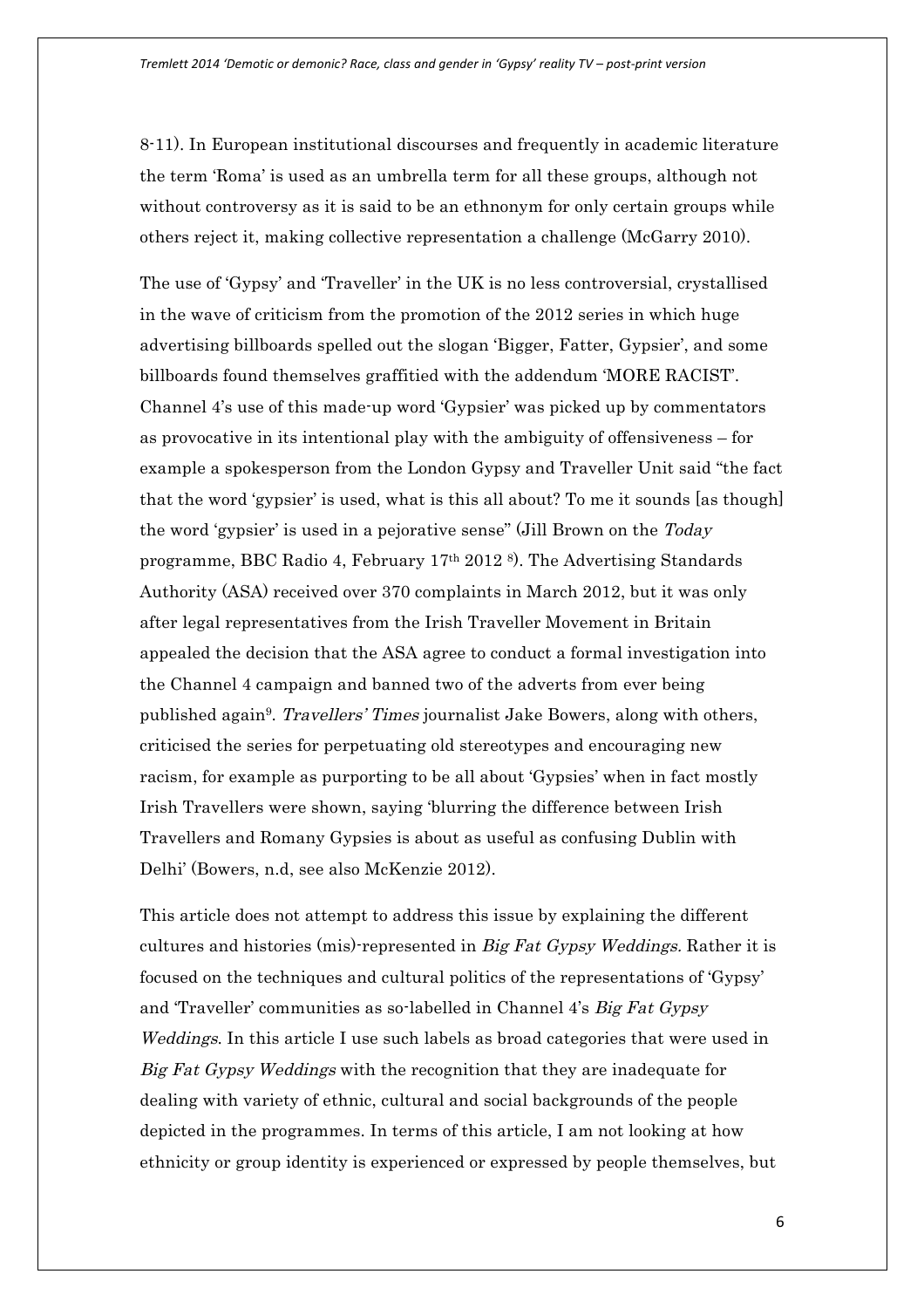how it is represented, seeing popular culture as a space in which cultural politics of difference are played out, a display of 'the struggles around difference, of the production of new identities, of the appearance of new subjects on the political and cultural stage' (Hall 1993: 105). This is not to deny the damaging effects of Big Fat Gypsy Weddings, but to explore the '"machineries" and regimes of representation' (Hall 1996: 443).

The fact I have had to emphasise a focus on representations signals a major difficulty in writing about such misrepresented and at times marginalised communities. Big Fat Gypsy Weddings is highly criticised by many Gypsy and Traveller people and groups as being a caricature of their communities. Through focusing on such a programme the aim of this article is not to further misrepresent such communities, but rather to investigate the mechanics of such representations, reminding ourselves that reality television is embedded in 'thorny debates about representing ordinary people'; 'politically loaded' and 'no less complex and conflicted as social texts' (Biressi and Nunn 2005: 2).

#### The theoretical challenge: representations of race

The theoretical challenge is how to understand the Roma reality media star as a rising phenomenon in the global media formats of reality TV whilst recognising the particular regional locations and histories that home audiences watch such shows within. Such a focus requires a theoretical framework that is aware of the potency of harmful racialised stereotypes, yet can also cope with understanding the specifics of national histories and approaches to notions of identities – which become inflected or reproduced through reality TV (Tremlett 2012a). In order to tackle such a challenge, this analysis of Big Fat Gypsy Weddings necessarily draws on both specialised literature on Roma minorities and essentialised identities, along with current sociological debates on reality TV formats. Here I briefly outline this literature and the main issues.

Romani studies - the academic area devoted to research on Roma minorities - has traditionally focused on the ethnic/group characteristics, or identifications that makes people 'Roma' or 'Gypsy' and pays less attention to their similarities to other groups or connections to wider discourses, for example around gender or class. There has also been a lack of theoretical discussion in Romani studies on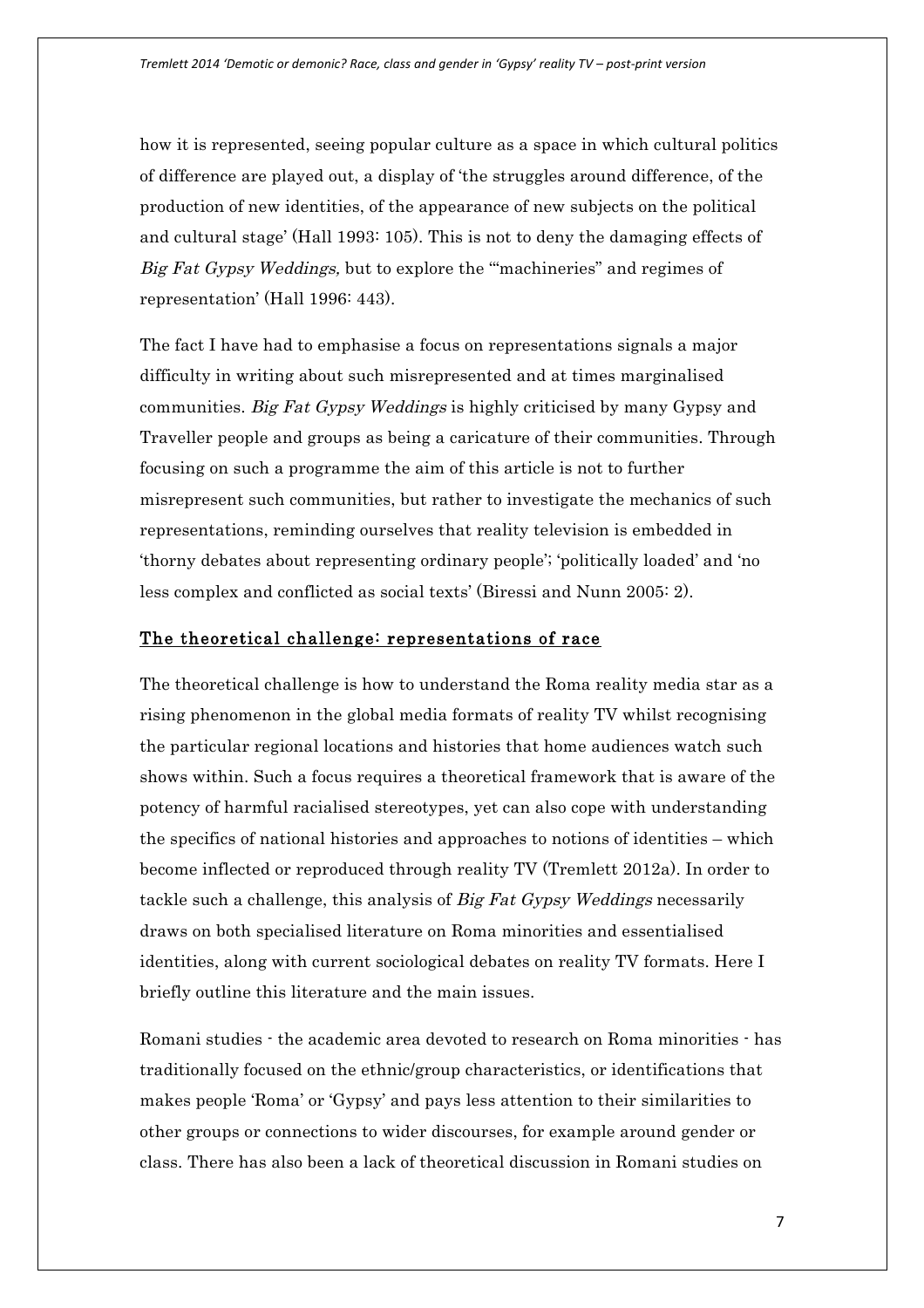both theoretical approaches to terms such as 'ethnicity', 'race', and 'class' (Tremlett and McGarry 2013). In addition, Romani studies has either ignored or been dismissive of TV engagement leading to a rather 'anachronistic and idealised image of the Gypsy as a figure unaffected by contemporary popular culture' (Imre and Tremlett 2011: 92). All these factors link to the criticism that Romani studies remains 'isolated' from other academic subjects, running the risk of reproducing essentialised representations of 'the Gypsies' (for further discussions see Durst 2011, Lemon 2000, Theodosiou 2011, Tremlett 2009, 2012b, Willems 1997). This article contributes to Romani studies by considering how 'race' and 'class' are represented by such shows, and explores what its popularity begins to tell us about the shifting dynamics of reality TV and wider representations of Gypsy and Traveller communities.

The article also contributes to literature on reality TV and race/class. Using literature on ethnic/racial representations in British cultural studies (begun by Stuart Hall) this article also approaches 'race' with a sensitivity to the particular formulations of 'Gypsy' embedded in European histories (Bhopal and Myers, Imre, Mayall, Willems). However, whilst the general consensus is that the series is all about 'the Gypsies' and therefore about their group (ethnic) identity, the added infusion of class discourses to the series spills out very obviously in the media commentaries:

'We've become trailer trash versions of the Flintstones there for your TV entertainment' (Jake Bowers, Traveller Times journalist, Bowers n.d)

'A couple promise to chav and to hold – at a gypsy wedding where the bride wears a dress resembling a giant blancmange' (The Sun, January 21st 201110)

'My Big Fat Gypsy Wedding claims to celebrate a unique traditional culture. Pull the other one, it makes Jordan look classy!' Jan Moir in The Mail Online, February 02 2011<sup>11</sup>

'And we are encouraged to laugh at and judge the participants. We're given close-ups of their chubby bodies spilling out of skimpy outfits' Ian Hyland in The Daily Mail, February 18th 201212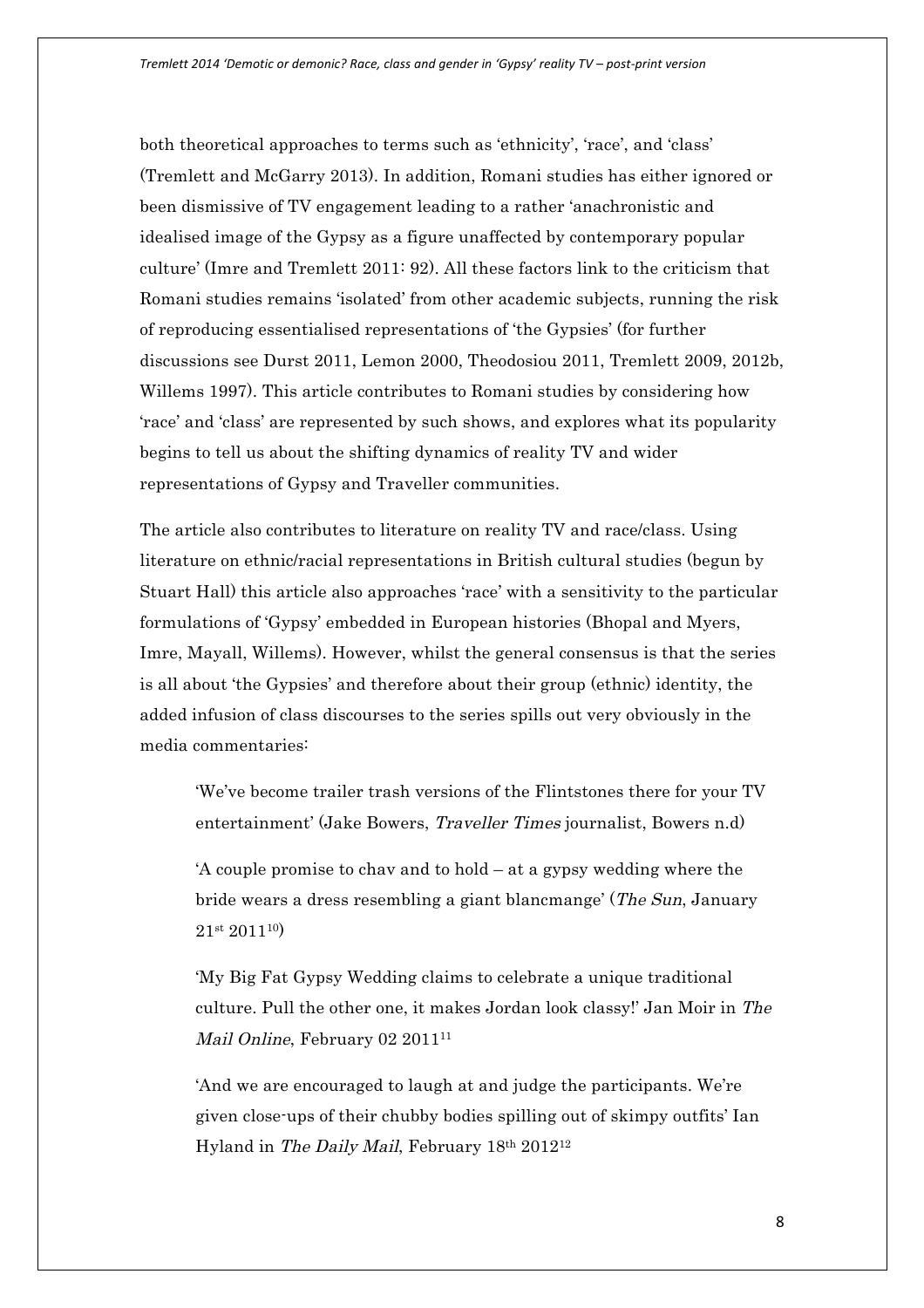These quotes strongly point to class-based stereotypes – 'trailer trash' and 'chav'13 are demeaning terms for white working-class people; 'dress resembling a giant blancmange' and 'chubby bodies spilling out of skimpy outfits' are classic working-class female stereotypes (inappropriate bodies, ridiculous dress); whilst the reference to glamour model, reality TV star and 'celebrity chav' Jordan (also known as Katie Price) situates the series' participants firmly in derogatory class discourses (Jones 2011, Tyler and Bennett 2010).

UK-based scholars of reality TV have argued that classed identities are at the forefront of British reality shows (e.g. Skeggs, Wood, Tyler, Tyler and Bennett). Skeggs et al blend a Foucauldian emphasis on governmentality with Bourdieu's notions of the habitus and forms of capital to show how predominantly workingclass groups are devalued and subsequently reinvented to suit middle-class 'taste' (see Skeggs et al 2008). This article takes these class discourses seriously, following Skeggs and Wood in their argument that class is no 'zombie category' (as described by Beck and Beck-Gernsheim 2002) but is actually becoming even more pertinent in the current socio-economic climate (Skeggs and Wood 2011: 2). This article bases its theoretical underpinnings on the following Bourdieuinspired sociological analysis of class:

If class consciousness is not what it once was, class inequality is certainly increasing[...]New capitalist modes of production only reorganise those that cannot mobilise themselves around the shifting job market, leaving many – the so-called underclass 'chavs' in the UK, or the 'white trash' and racialised 'poor' of the US – related to the mode of production by their very alienation from it, discarded (literally and metaphorically) as the 'waste' of the 'system' (Skeggs and Wood 2011: 4)

Drawing on all this literature, I first focus on the essentialised framing and narration adopted by Big Fat Gypsy Weddings that points to wider discourses on racialised representations, before looking at the ways the series embroils itself in UK discourses on gender and class.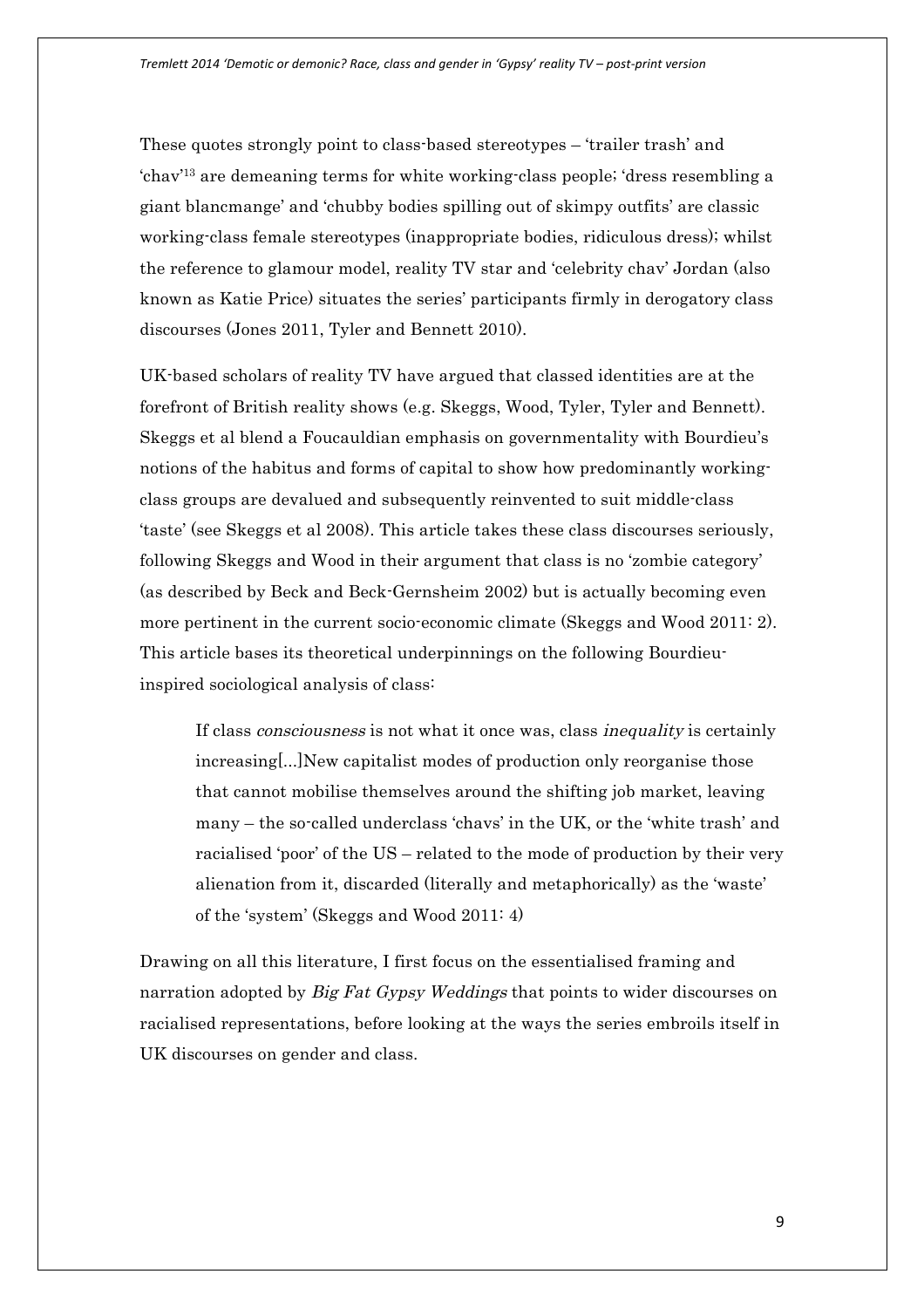### Racialised framing and narration

The different episodes of *Big Fat Gypsy Weddings* are held together through strong and prominent framing techniques: firstly, through a repetitive opening that is strikingly similar for each episode; and secondly through the narration. Firstly, the openings to each episode are near-identical and thus frame the series in a certain manner: 'For hundreds of years, the Traveller way of life was one of ancient traditions and simple tastes' begins the voiceover, accompanied by images of a traditional horse-drawn wagon, horses being bathed in a river, older women with headscarves drinking tea around a campfire. The background music is gentle, slow and evocative. This is a notion of an 'ideal' or 'true Gypsy' (in Hall's terms, 'the innocent notion of the essential black subject', Hall 1996: 443) that has been an influence on the representations of Gypsies since it was constructed in late 19th century and early 20th century romantic art and literature when Gypsy folklore was popularised. These representations had more to do with the writers' desires and political and artistic climate at the time, and less to do with an actual way of life for a defined group of people (Willems 1997). In the opening scenes of Big Fat Gypsy Weddings we are thus being shown a certain representation of 'groupness' clearly identifiable with 'Gypsy', as 'the romantic, free-living and free-loving Romanies [...] leading a rich and exciting life' (Mayall 2004: 2).

But this romantic image soon gets turned on its head, 'then their world collided with the 21<sup>st</sup> century' continues the voiceover. Suddenly the music breaks into a faster, whirling dance-like melody: shots of skimpily-clad young girls writh their hips under disco lights and young women in enormous, white and sparkling or brightly coloured dresses are shown teetering down driveways and being crammed into limos and carriages. The flamboyance of attire and dance suggests Bakhtin's (1941) notion of the carnivalesque as subversion and liberation from the constraints imposed by the majority, another stereotypical image of Gypsies and Travellers as 'epic figures transgressing the rules of society' (Martin 2002: 723).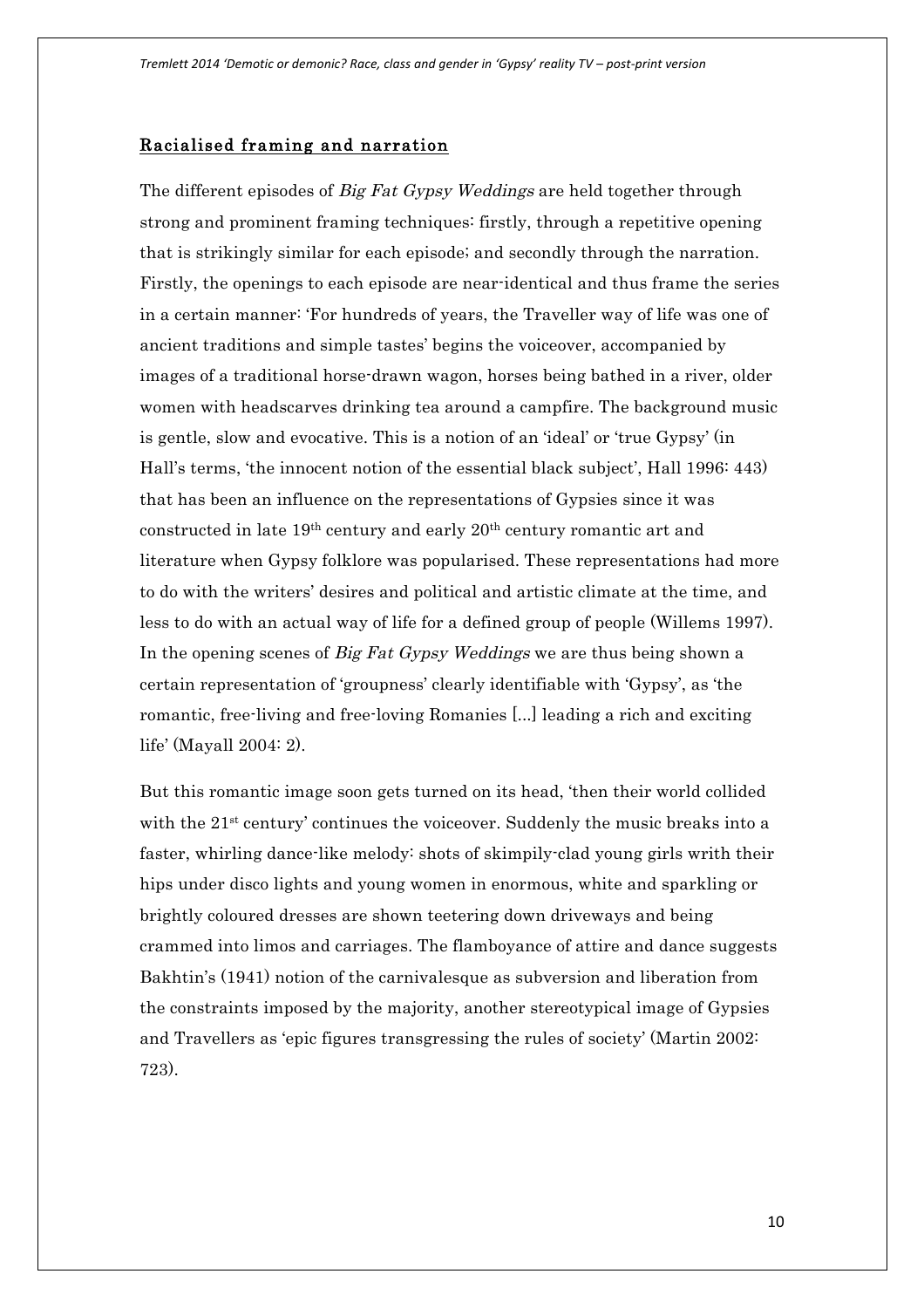But at this point we move away from purely 'Gypsy' stereotypes. The dance moves of the young girls are not reminiscent of traditional Gypsy-style dancing, but more akin to the belly-dance/hip-hop moves of American pop stars Shakira and Beyonce (in a later episode young girls confirm these pop stars are the ones they mimic). A brief shot of teenage girls in casual clothing strutting down a sunny street shows one turning briefly to the camera shouting 'you want some beef? I'll give you some beef!' The use of the term 'beef' (meaning 'aggression') locates the girls in UK urban youth cultures that draw on American rap influences (Briggs 2010: 860). From a gentle, traditional world depicted by the horse and cart and older adults talking and drinking tea, to a wild, brash, hypedup sexualised youth culture, Gypsies are likened to common stereotypes of UK urban youth, and as a consequence appear younger, louder and tackier than their traditional roots. They are still being shown as a certain 'group', but one linked not only to essentialised traditional representations of Gypsies but also to wider representations of urban youth that points to wider discourses on 'otherness'.

Alongside this repetitive opening to each episode, the second framing technique is narration. For the narration there is both the sonorous tones of a faceless voiceover and then very personable narratives from people 'in the know', and here I focus on the prominence of Thelma Madine, a dressmaker who is responsible for many of the dresses shown in the series and who has now become a TV personality in her own right with her own show Thelma's Gypsy Girls (2012, Channel 4). Thelma is often filmed learning over the counter or pinning dresses, confiding in the camera like a warm, gossipy aunt, adding her knowledge in a role akin to the 'privileged' or 'knowing' stranger so familiar in ethnographic writing (Ahmed 2000). As Thelma writes in her book, 'since I was welcomed into the traveller community many years ago, I have been lucky enough to get a rare insight into what really goes on in their world' (Madine 2012: xii). From this position she gives opinions on Gypsy and Traveller lives that are then inserted to explain the given scene. She is thus used as a thread that links disparate lives to an over-arching generic Gypsy theme that confirms the statements of the voiceover. For example, in the episode 'Born to Wed' the voiceover says 'with unprecedented access to the UK's most secretive communities, this series will take you to the very heart of Gypsy life'. The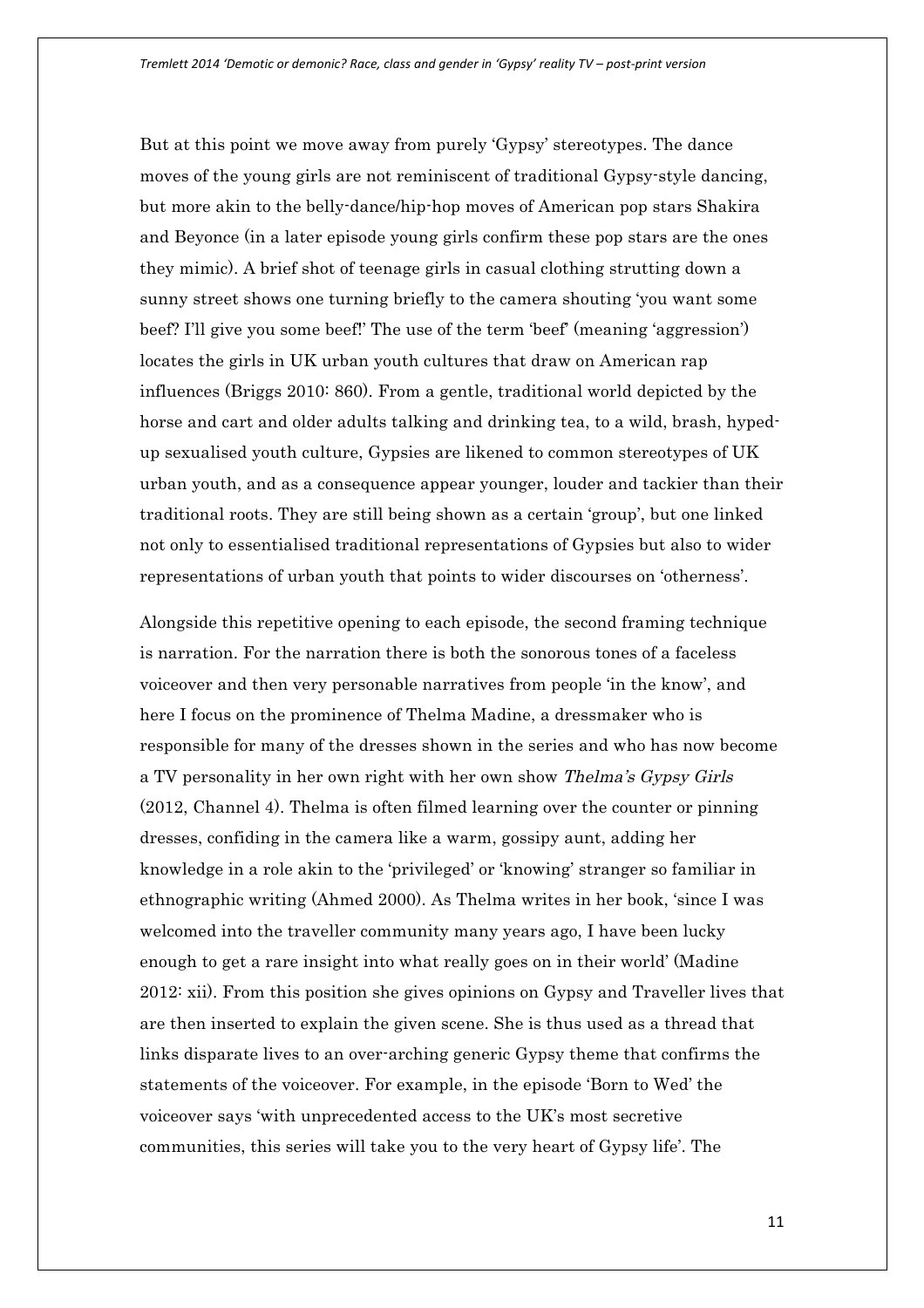sentence breaks off mid-way to allow an insert of Thelma saying, 'they don't like anybody knowing anything about them at all – they even have their own language'. The positioning of 'they' complements the voiceover's predication of a generic 'Gypsy life' as well as perpetuating an old stereotype of Gypsies are secretive and clandestine.

This mode of editing between voiceover and narrator is common throughout Big Fat Gypsy Weddings, and points to the techniques at the heart of the criticism that the series caricatured all Gypsy and Traveller groups into one 'Gypsy' stereotype. Alongside the editing of voiceover and narrator, the language used also perpetuates the generic 'Gypsy'. In the series the voiceover actually does introduce a particular scene by attaching a specific ethnonym to the people depicted, e.g. 'English Gypsy' but then slips more generic terms, e,g 'Gypsy' or 'Traveller' to describe culture or tradition. For examples: one prominent character, Paddy Doherty, is introduced as 'Irish Traveller Paddy'. We then see him filmed in a furniture shop having bargained a price, but reluctant to tell the cameras what he finally paid. Suddenly, 'Irish' is dropped as the narrator says 'like all Traveller men they keep money secret' (Series one, episode 4, 'Boys will be boys'). Another character, Swanley, is introduced as 'an English Gypsy'. However, when describing children going to Swanley's wedding the voiceover says 'as is the tradition in Traveller families the children make their own way to church complete with bottle of fake champagne' (Series one, episode 1, 'Born to wed'). Thus Swanley as 'an English Gypsy' becomes conflated with a construction of a wider notion of 'Traveller' traditions. Similarly, whilst another young woman, Lizzie, is said to be an 'Irish Traveller girl', after showing her wedding the narrator says 'Now a Gypsy housewife, Lizzie has her own caravan to look after' (Series one episode 3 'Desperate housewives', which takes its name from the US series Desperate Housewives). Interchanging terms, such as from 'English Gypsy' to 'Traveller' or from 'Irish Traveller' to just 'Traveller' or 'Gypsy' - seems to signal a slippage into generic talk about 'the Gypsies' or 'the Travellers' without acknowledging particular identities, culture or histories of the different groups, something that is very common in discourses about such groups and contributes to essentialising core traits (see Tremlettt 2009).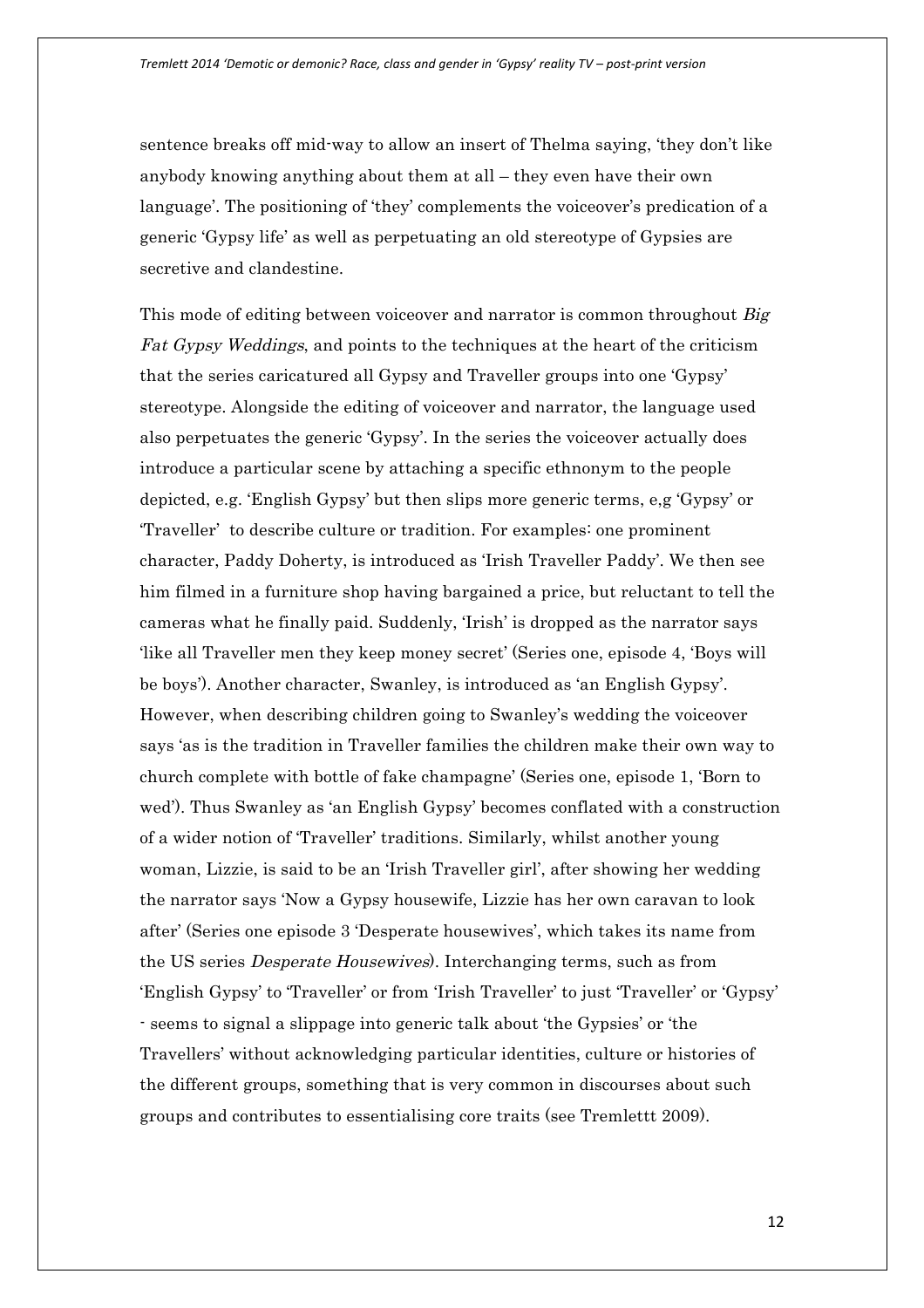Here we can also see power in the use of indexical markers<sup>14</sup> with words such as 'all', 'the' and 'a' pointing to a generic discourse which firmly points to some kind of template of 'Traveller' or 'Gypsy':

- 'like all Traveller men';
- 'as is **the** tradition of Traveller families' and
- 'now **a** Gypsy housewife'

The template these refer to is easily recognisable as combining old Gypsy stereotypes with broader racialised stereotypes, what could be termed a 'racialized regime of representation' (Hall 1997: 269) as is summarised in the table below:

| Voiceover phrase                                                                                                                                 | Gypsy stereotype                                                                                                                                                                                                                                                                                                 | <b>Broader racialised</b><br>stereotype                                                                                                                                                                                                                             |
|--------------------------------------------------------------------------------------------------------------------------------------------------|------------------------------------------------------------------------------------------------------------------------------------------------------------------------------------------------------------------------------------------------------------------------------------------------------------------|---------------------------------------------------------------------------------------------------------------------------------------------------------------------------------------------------------------------------------------------------------------------|
| 1. Like all Traveller<br>men they keep money<br>secret'                                                                                          | They are secretive and no one<br>knows how they get their money:<br>this is a 19 <sup>th</sup> century stereotype of<br>'the Gypsy as vagabond' with<br>'exotic, unfamiliar ambience' and<br>'secret language' (Willems 1997:<br>156), a representation that can<br>still be seen today (Montestino<br>$2001$ ). | Minorities as secretive<br>and impenetrable to<br>outsiders is a common<br>representation,<br>particularly for<br>immigrants (Berglund<br>2005, van Dijk 2000).                                                                                                     |
| 2. As is the<br>tradition in<br>Traveller families the<br>children make their<br>own way to church<br>complete with bottle of<br>fake champagne' | They are irresponsible with their<br>children and have extravagant<br>parties: the 'drawn-out, fully<br>exoticized Gypsy celebration' is a<br>popular media and film<br>representation (Imre 2005: 91).                                                                                                          | See discourses around<br>'bling' and the 'specific<br>stance on black<br>conspicuous consumption'<br>(Mukherjee 2006).                                                                                                                                              |
| 3. Now a Gypsy<br>housewife, Lizzie<br>has her own caravan<br>to look after'                                                                     | Traditional gender roles are kept<br>which are oppressive to women.<br>Evidence of the 'true, racially pure<br>Gypsy' was seen in their adherence<br>to strict gender roles in marriage -<br>savage men and 'kept' women<br>(Clark 2004: 134)                                                                    | Black stereotypes have<br>focused on gender<br>divisions with men as<br>aggressive, women as<br>oppressed (Blair $2001:36$ );<br>whilst the 'brown' women<br>is seen in need of rescuing,<br>'white men saving brown<br>women from brown men'<br>(Spivak 1988: 297) |

## Table (1): Racialised stereotypes in Big Fat Gypsy Weddings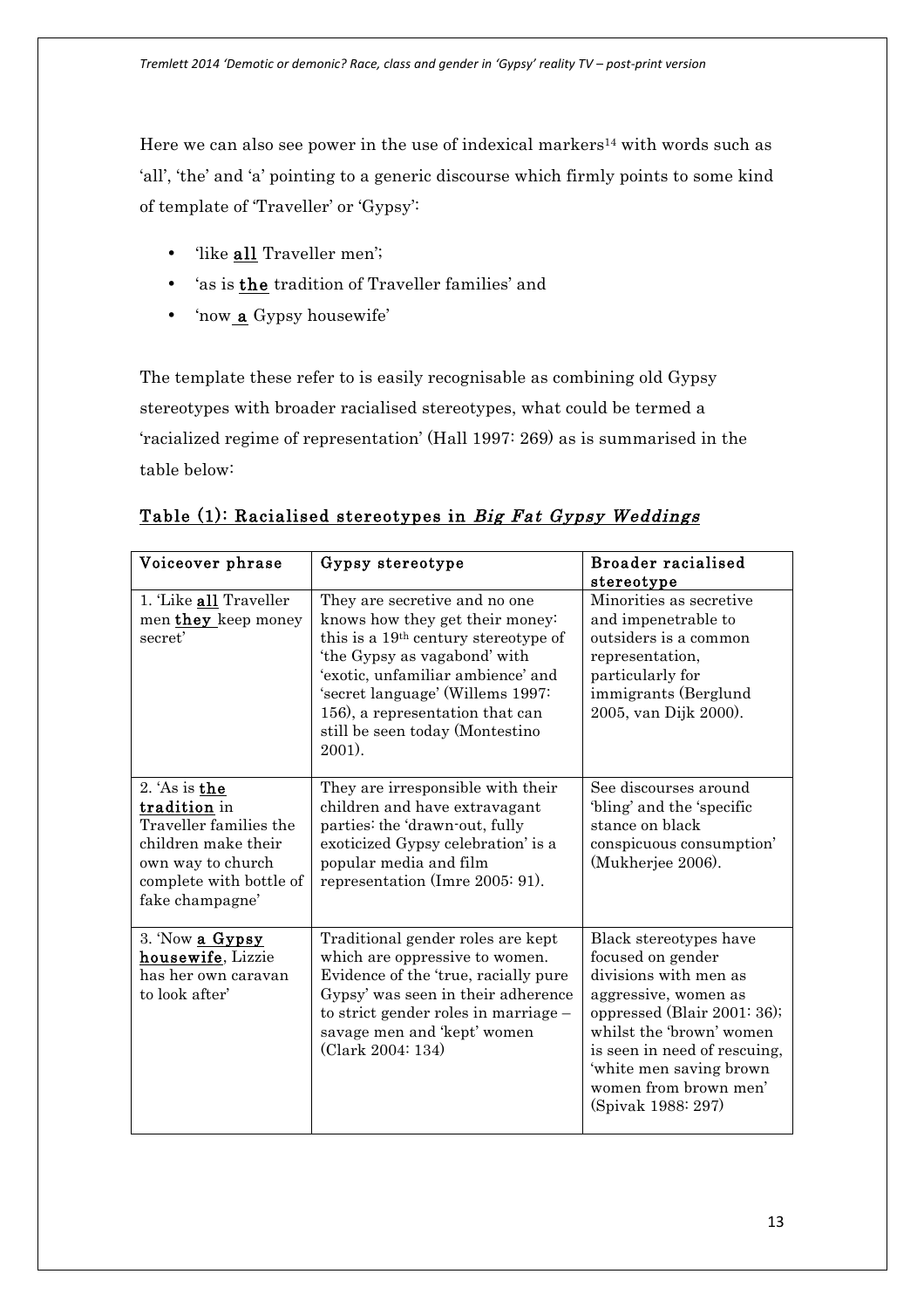Using these representations, the voiceover points the audience to a familiar framework of Gypsy and wider racialised stereotypes in which the fundamental characteristics of 'Gypsies and Travellers' are already apparent. The opening to each episode and the editing and language of the voiceover and narrator are examples of the art of racialised framing employed by *Big Fat Gypsy Weddings*. 'The final element to be added to the racially constructed Gypsy', writes Mayall, 'is the view that they have always and everywhere remained a primitive and savage people' (Mayall 2004: 139). The material is selected and rearranged so that in the end we have a particular world described in stereotypical, racialised terms.

### Gender and class formulations in 'the dress'

As we have just seen, the framing and narration in Big Fat Gypsy Weddings works to summarise the Gypsy or Traveller culture to a certain template. This gives the impression that everything we see is somehow connected to a broader, essentialised notion of 'Gypsy' that also links to wider racialised representations of minorities and loses any specific cultural or historic context, reminding us of Turner's criticism that the 'demotic turn' in reality TV glosses over social conditions and ignores potential for social and cultural change (Turner 2006: 163). The recurrent theme throughout the series is that the dress epitomises what is means to be 'Gypsy'. Even in their defence of the series for the Advertising Standards Authority Channel 4 highlighted the 'Gypsiness' of big dresses, calling it 'the wedding dress phenomena' among 'Gypsy and Traveller brides who tried to out-do each other with extravagant wedding dresses and wedding receptions'15. In this section I look at how the main visual focus of the series – the enormous dresses – continue the essentialised narrative of who 'the Gypsies' are, but this time through gender and class discourses.

One episode could not be more direct in referencing Gypsies as an exoticised 'other' through the dresses: 'I'm a pineapple and she's a palm tree' declares Irish Traveller Dolores (Series two, episode 1), barely standing upright alongside her best friend in incredible outfits of garish green, yellow, blue and glitter, complete with tropical headpieces. Their dresses are in stark contrast to the gloomy darkness of the terraced streets of Rathkeale, County Limerick, as the cameras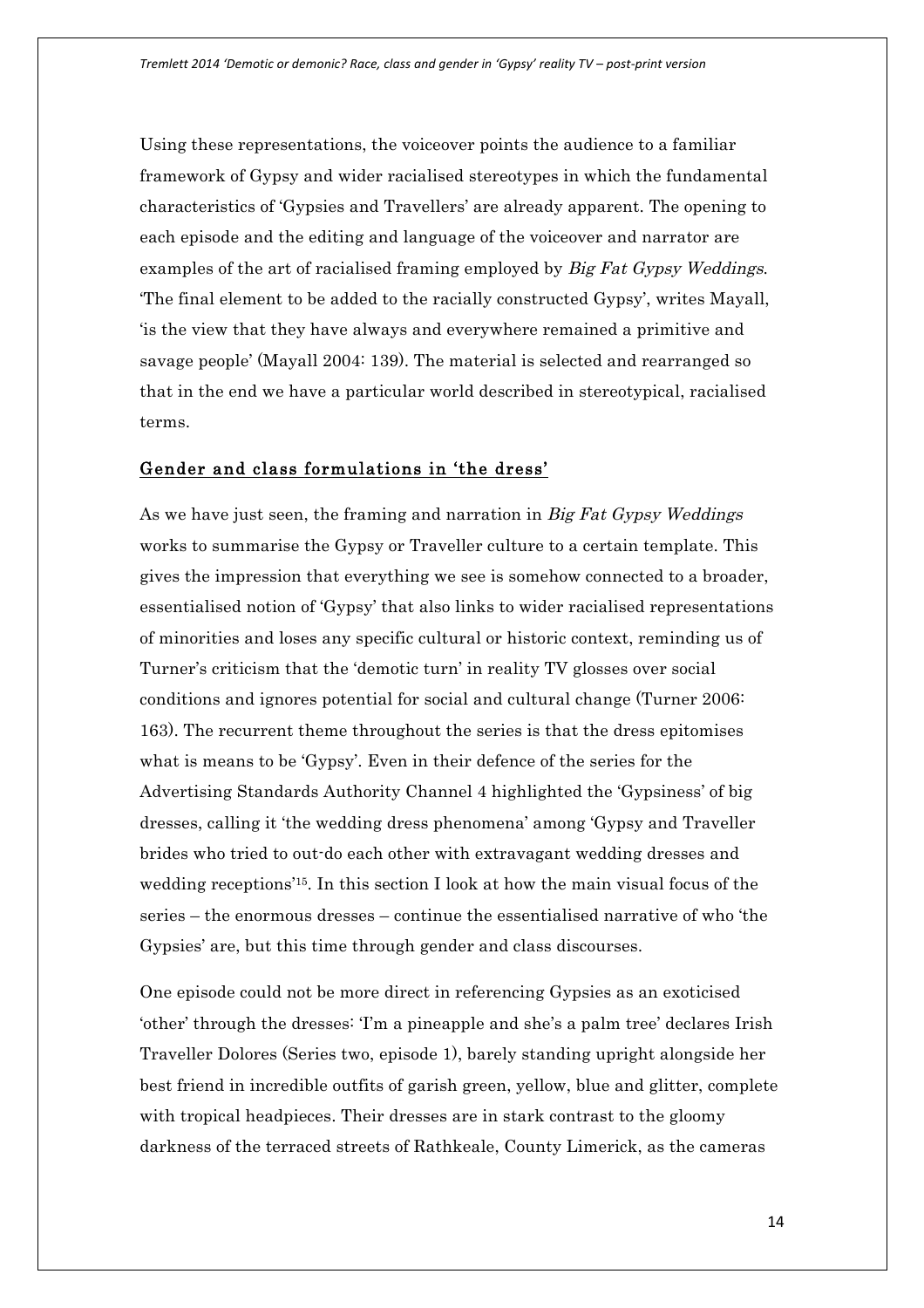follow their cheerful attempts to squash these outfits into an enormous white limousine in the pouring rain. The dressing up in tropical fruit and tree outfits is an open invitation to see the young women as exotic others – indeed throughout the series the big, extravagant dresses in particular are seen as key to understanding the 'secretive' world of the Gypsies<sup>16</sup>. However, these dresses are hardly the exotic in the sense of traditional Gypsy romantic stereotypes of fortune-tellers, musicians or handicraft experts (Okely 1996: 46) but in fact, point more to class-based stereotypes that I will now go on to discuss. Once again, the representations in Big Fat Gypsy Weddings moves beyond purely 'Gypsy' stereotypes to wider notions of 'otherness', this time class.

The reason Dolores is dressed in such spectacular clothing is because she is attending her hen party, a celebration in which the bride-to-be gathers together all her female friends for a final send-off. Notably gaining popularity in the UK since the mid-2000s, hen parties have become increasingly entrenched in class discourse, with Skeggs noting how 'the tastelessness of the hen display' has become a product of the classificatory history of working-class women, 'read as repositories of negative value, bad taste and culture (as bad-objects rather than subjects)' (Skeggs 2004: 167). The notion of 'tastelessness' (coming from Bourdieu's phrase 'taste classifies, and it classifies the classifier' Bourdieu, 1986: 56) can be applied to the way all the celebrations are portrayed in Big Fat Gypsy Weddings.

The modern inclination towards big, sparkly dresses has been noted elsewhere. Orenstein calls it a 'princess obsession' driven by Disney's marketing in the US in which young girls seek out sparkle, tutus, fairy wings and the colour pink 'like heat-seeking missiles' (2011: 35). In the UK, the princess obsession, whilst obviously influenced by the American market place, can also be seen as influenced by interest in the British monarchy. The 2011 marriage of Prince William to Catherine Middleton created a huge amount of speculation about what 'Kate's dress' would look like, with constant reference to the wedding dress of her groom's late mother, Lady Diana. As a young bride, Diana Spencer stepped out of her horse-drawn carriage with the BBC commentary focused solely on capturing a description of the dress which reveals how the 'princess culture' was already embedded in the UK imagination,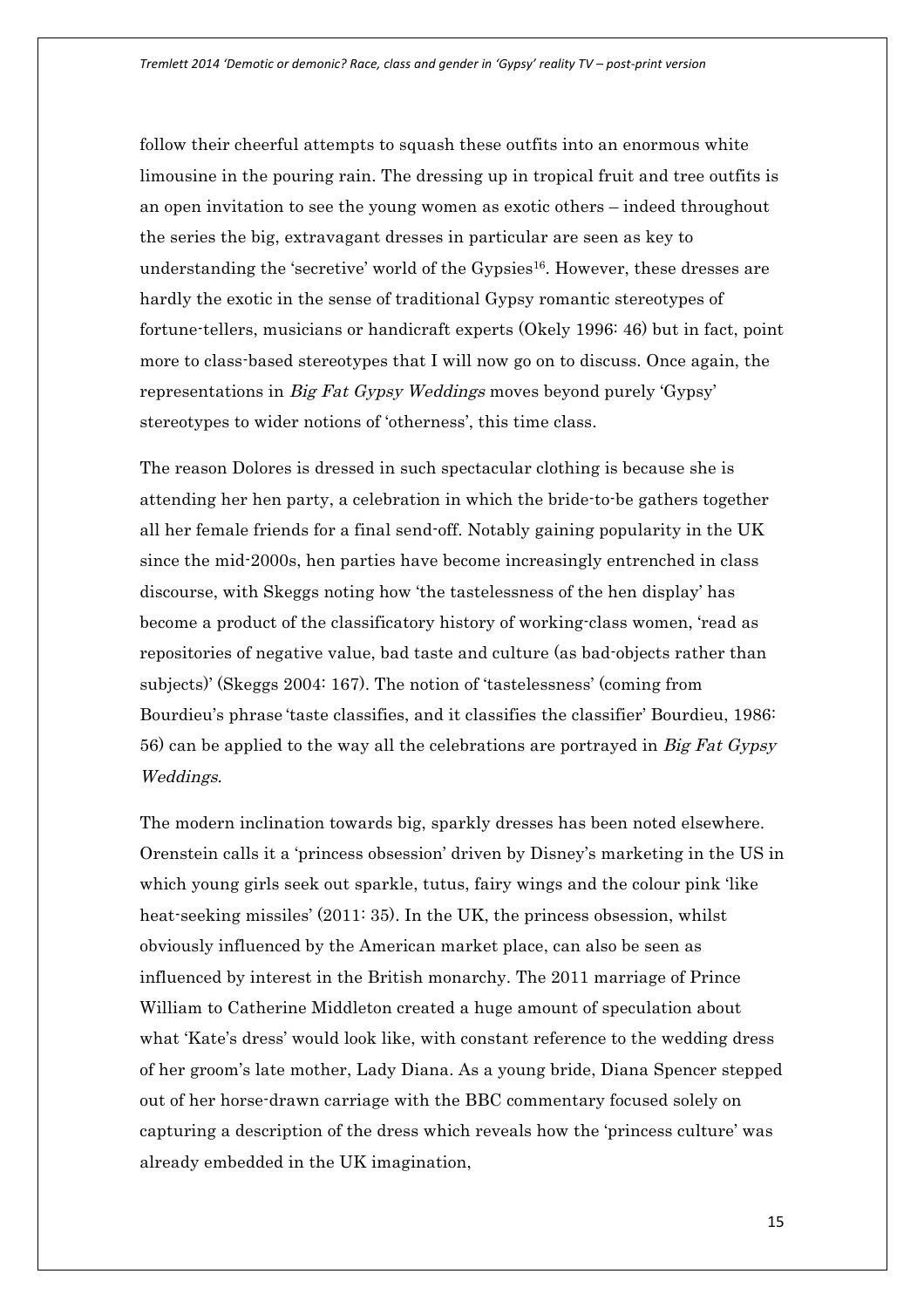...and if you asked a little girl to draw a princess I think she'd draw a dress just like that. A tiny bodice, a tiny waist and a great big skirt (BBC commentary,  $1981^{17}$ ).

Princess discourses have also become linked to class-based discussions. This is particularly shown by the rise of celebrities from working-class backgrounds, called in the media 'celebrity chavs', whose transformation from rags to riches are a constant theme (Tyler and Bennett 2010).

The dresses and celebrations shown in Big Fat Gypsy Weddings follow the princess/celebrity trend: as figure (i) below shows: on the left we have Diana Spencer in her huge wedding dress; then in the middle is the glamour model 'Jordan' (mentioned earlier), whose wedding to Australian pop star Peter Andre in 2004 was complete with a huge puff-ball princess-style dress and horse drawn pumpkin carriage. On the right is one of the Big Fat Gypsy Weddings couples in a near identical pose, having hired the exact same pumpkin carriage as Jordan's. Diana Spencer also had a huge dress and horse-drawn carriage - but as Skeggs points out, the divide between taste and tasteless is drawn up around class divisions, 'in order that only some people can be seen to comfortably make use of them' (Skeggs 2004: 108). A princess culture that, when represented by the upper or middle classes is either regal or amusingly indulgent, but when represented by the working classes, is seen as tacky, over-the-top and extravagant, and when represented by Gypsies and Travellers is represented as evidence of their essentialised otherness.

## FIGURE (i) HERE [please note these images have been taken from internet sources and copyright has not yet been applied for]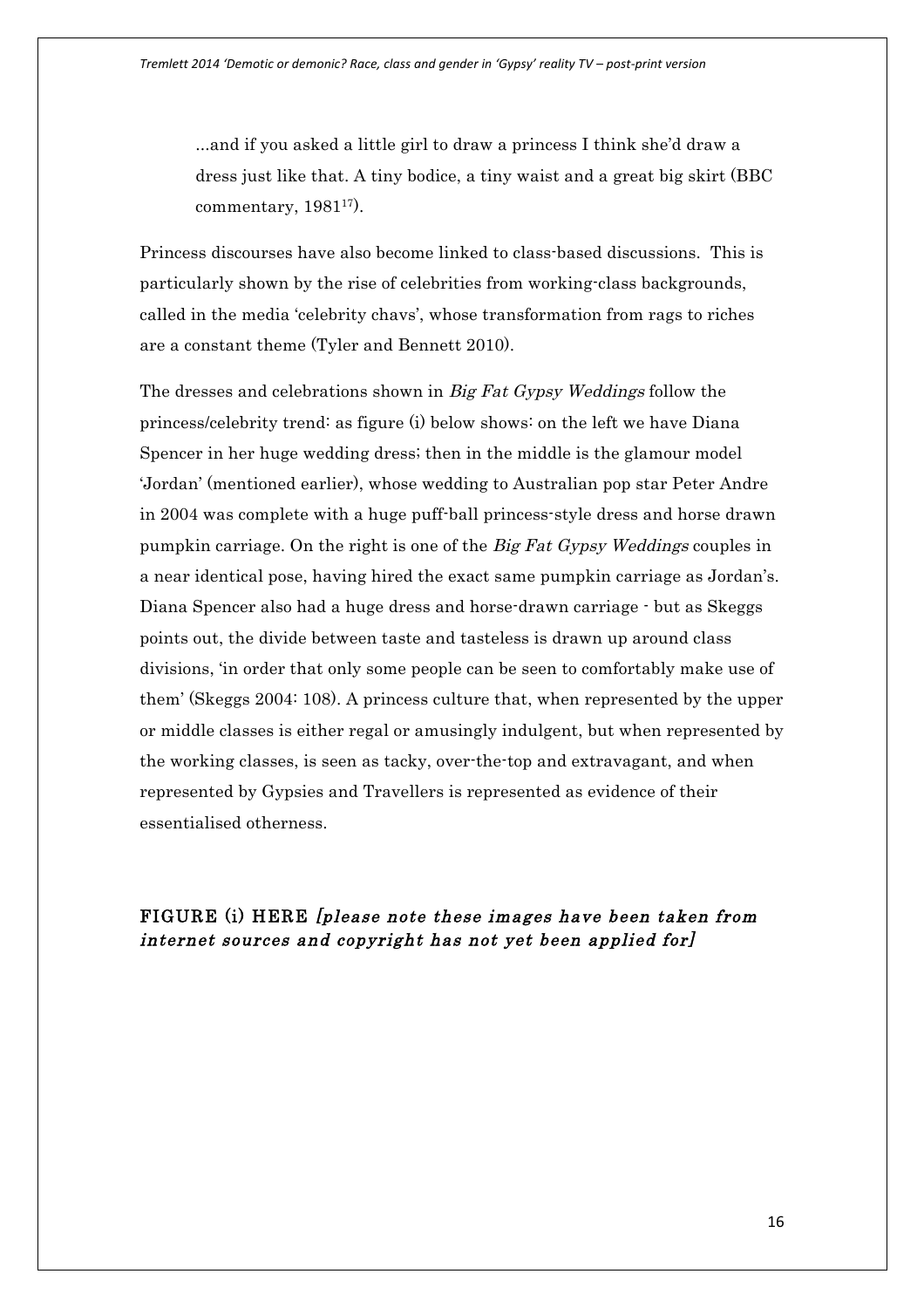#### **Figure (i) 'Celebrity chavs'**



## Alternative representations of gender

So far in this article I have examined how Gypsies and Travellers were constructed in Big Fat Gypsy Weddings as racialised others through two main techniques of framing and narration. I then moved on to showing how the series is also embroiled in British gender and class discourses that serve to position Gypsy and Traveller women in similar, negative terms as white working class women. This has highlighted a key intersection between race, gender and class that is used in a way to highlight the 'otherness' of Gypsies and Travellers as well as tapping into popular trends of consumerism and materialism. This key intersection needs further investigation with regards to wider representations of Roma minorities. However, to leave the analysis here would not acknowledge the moments in *Big Fat Gypsy Weddings* when serious topics such as female oppression and discrimination are tackled. Here I want to consider a few examples to examine how the series chose to show such topics.

A theme running through the series is the notion of strict gender divisions with men drinking and fighting; women as made-up, but oppressed housewives. Jensen and Ringrose note how such a representation creates a 'powerful affective dynamic' that is suggestive of the problem being with the Gypsies themselves, 'a way to justify condemnation and even vitriolic hatred of the Gypsy and Traveller Others as sexually regressive and backwards' (2012: 11 [their emphasis]). For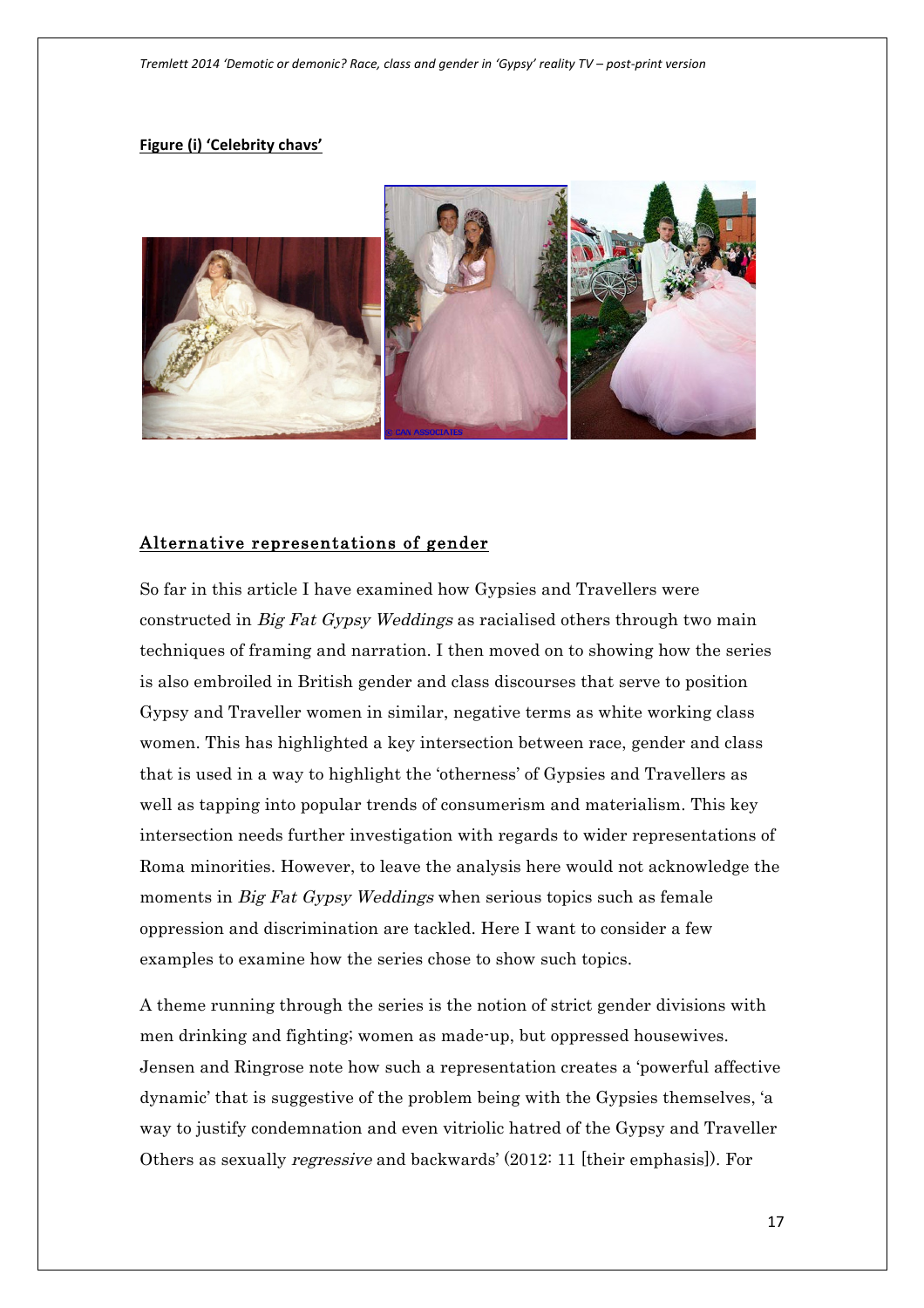example, in the episode 'Desperate Housewives' (Series one episode 3) the opening shots of glamorous dresses are juxtaposed with images of women cleaning caravans, 'behind the perma-tan and jewels there is a very different story' says the voiceover. 'Traveller women are second hand citizens' confirms the dressmaker Thelma Madine (using the complementary framing technique noted earlier), 'they have a lot to say, but when it comes down to the nitty gritty they're kept in their place'. Traveller women are shown as hyper-sexualised and socially noisy, but with no real political voice.

Nevertheless, and perhaps surprisingly, there are scenes in the series that do not corroborate the view of women as 'sexually regressive and backwards'. For example, the episode 'No Place Like Home' (Series one episode 2) begins with images of violent arrests at a protest by a camp, and then of a crane demolishing a static caravan. The episode shows two evictions: from Hovefield and Dale Farm Traveller sites, both in Essex. Female Travellers are depicted at the forefront of the protests – Catherine from Hovefield says that she 'tried to fight the council everywhere and anywhere but I can't. I can't do it anymore it's too stressful' whilst Margaret (a grandmother) sits in front of her static chalet saying that 'the bailiffs will have a fight on their hands'. These women are determined and forthright in their attitudes amidst a seemingly hopeless situation. However, the time given to these women in the episode is very short: out of the 48 minute programme only nine minutes are devoted to showing the evictions. The other 39 minutes of the episode are focused on dresses and parties with close-ups of young girls either dancing in skimpy outfits or being subsumed by enormous dresses. The insights into these women's worlds are limited and we gain only glimpses into the political territory they are attempting to navigate.

Aside from Catherine from Hovefield and Margaret from Dale Farm taking part in political activities, there are other women who also do not fit the predominant image of women as the pathologised oppressed. There is Noreen (Series one episode 3) who is not married and earns her living working in a cake shop. For her birthday celebration Noreen invites male and female friends to go paintballing – thus Noreen does not fit into the supposedly 'typical' Traveller female stereotype. Equally, a mother of one of the brides in the episode 'Bride and Prejudice' (Series 1 Episode 5) talks about raising her children by herself and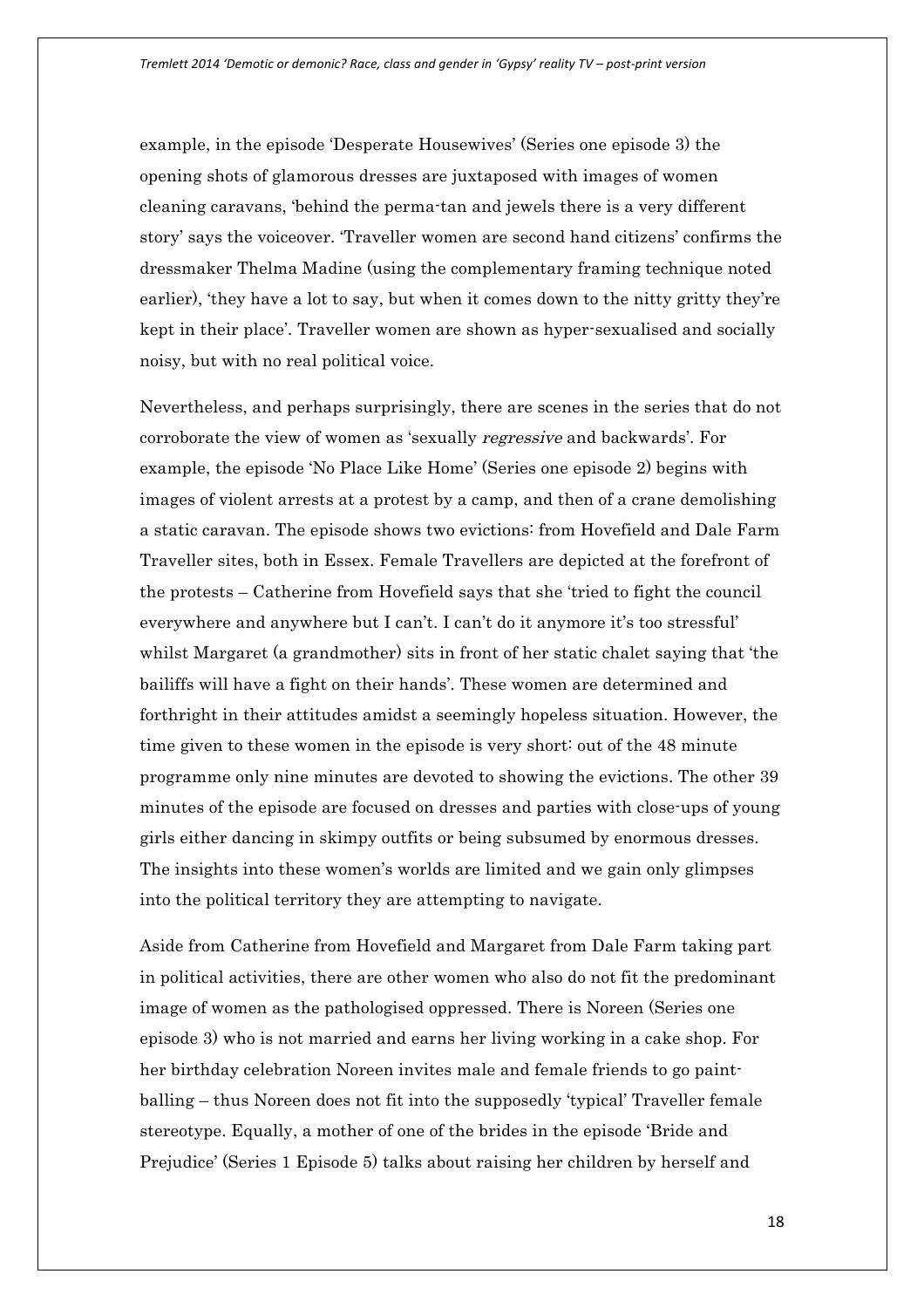speaks of how she stood up to the violent behaviour of her husband, whilst Violet-Ann (Series 1 Episode 4) and Joan (stand alone episode 2010) both talk of holding down permanent jobs before getting married.

In Bourdieu's terms, these women, born into the structures of inequality, have only a certain amount of capital at their disposal in order to move through social space (Bourdieu 1986). Whilst the examples described above do not serve to fully relinquish the principal representation of Gypsy and Traveller women as oppressed, they do question the prominent framing of women just as victims, constantly trapped in an oppressive home environment. However, the audience is never invited to question the prominent framing as these women are described in the series by the voiceover or dressmaker as 'unusual'. 'The Gypsy woman', by definition excluded from 'normal' activities such as employment and politics, are here 'performing the role of the model exception that confirms the rule about the bad minority' (Imre 2009: 124). Had the series given more time to the footage of instances of independence and political activism, or explored the variety of groups and identities shown and less time to dresses and celebrations, it could have afforded a deeper insight into how these women negotiated the structures of inequality and differential amounts of capital afforded to their positions.

#### Conclusion: demotic or demonic?

Reality TV found its niche through offering the opportunity for ordinary people to appear in the media. Turner has called this the 'demotic turn', 'a celebration of the performing self [...] in which the participation of ordinary people tends to involve some kind of reference to or representation of their everyday lives' (Turner 2010: 171). In this article I have shown how Big Fat Gypsy Weddings loses any pretence that its participants are ordinary and instead focuses on the spectacular through using essentialised tropes of Gypsies as different and extraordinary/demonic. The way the series achieves this is through repetitive use of certain framing, narration and visual displays that blends an essentialised template of what a 'Gypsy' is with familiar (to the UK audience) representations of racialised identities, gender and class differences.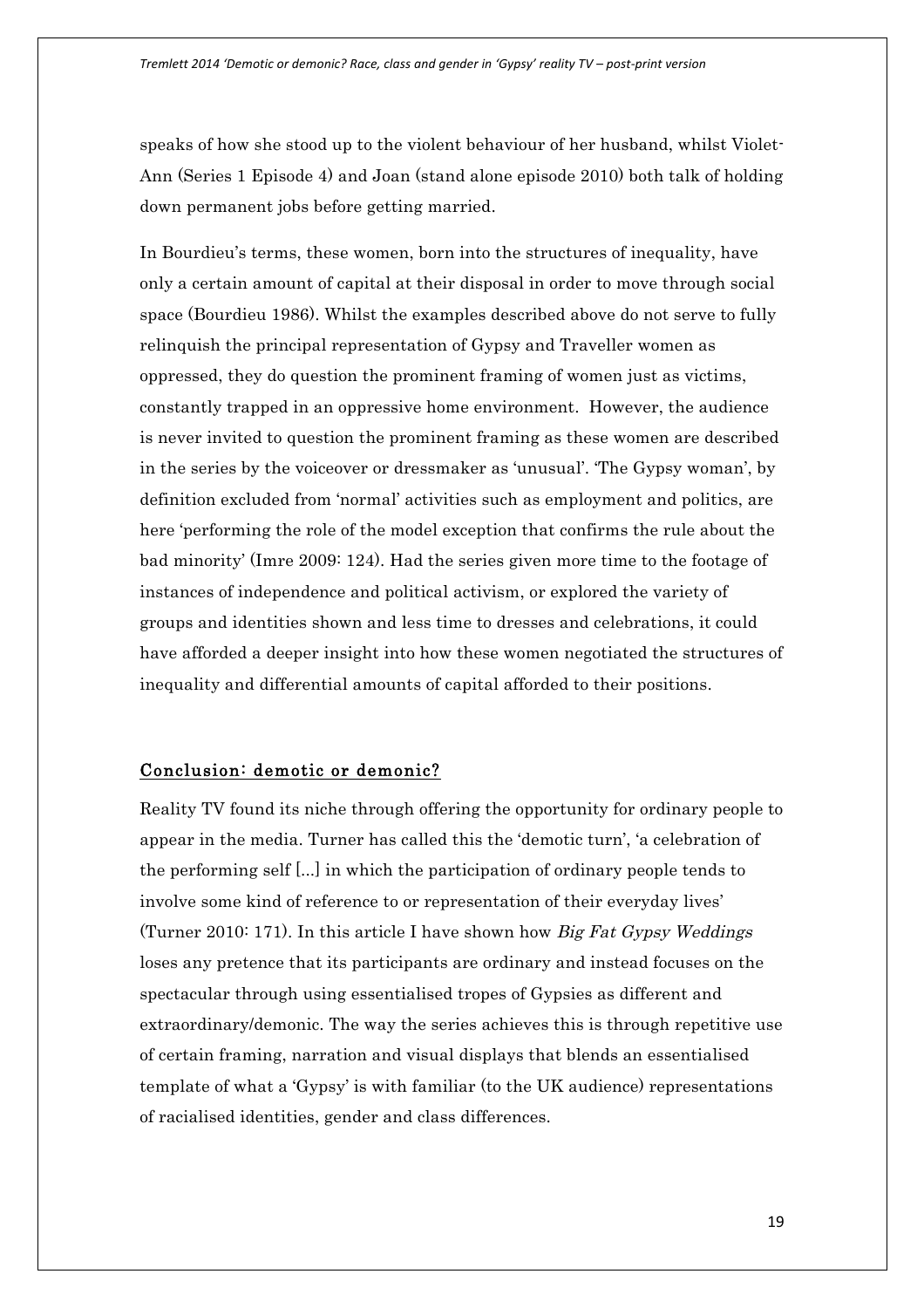In relating back to the wider literature, this article contributes in two ways: firstly, it contributes to the scarcity of literature on Roma minorities and popular culture, seeing popular culture as a dynamic and important lens to understand the wider social and cultural positionings of such minorities. Secondly, it adds to discussions on reality TV by substantiating criticisms of the 'demotic turn' which frequently loses the chance to truly democratize television by glossing over insights or debates on social conditions, inequality and social justice. Skeggs et al take a Bourdieu-feminist line in which representations of dysfunctional gender are seen to coincide with dysfunctional consumption and classed 'trashiness'. Big Fat Gypsy Weddings' portrayal of Gypsy 'excess' is consistent with Skeggs and co's work on working class women and provides further evidence of how reality TV can use a non-mainstream group to create further marginalising, demonic discourses.

However, I do not want to end this article by dismissing Big Fat Gypsy Weddings as only a 'freak show' (Sutcliffe, below) or 'Gypsy circus' (Kürti 2008: 17). This is the view taken by many critics – that such programmes simply give the audience something to despise:

What will keep quite a lot of viewers coming back is the spectacle of style so flamboyantly devoid of taste that virtually anyone watching will feel like Coco Chanel by contrast [...] There is a freak-show element to the series that no amount of covering talk about proud communities and ancient traditions will cover up (Sutcliffe 2011).

Critics such as Sutcliffe see the series as an uncomfortable indulgence in gleeful voyeurism, what Billig might call the 'pleasures of hatred' (2001). Indeed, outlandish prejudicial comments jump out when scrolling down Twitter feeds and online comments/blogs can shockingly show how vitriolic and racist reactions have been (see Jensen and Ringrose 2012). Nevertheless, the danger is that we can too easily explain away the high viewing figures of Big Fat Gypsy Weddings as down to the audience taking macabre delight in watching something they deride.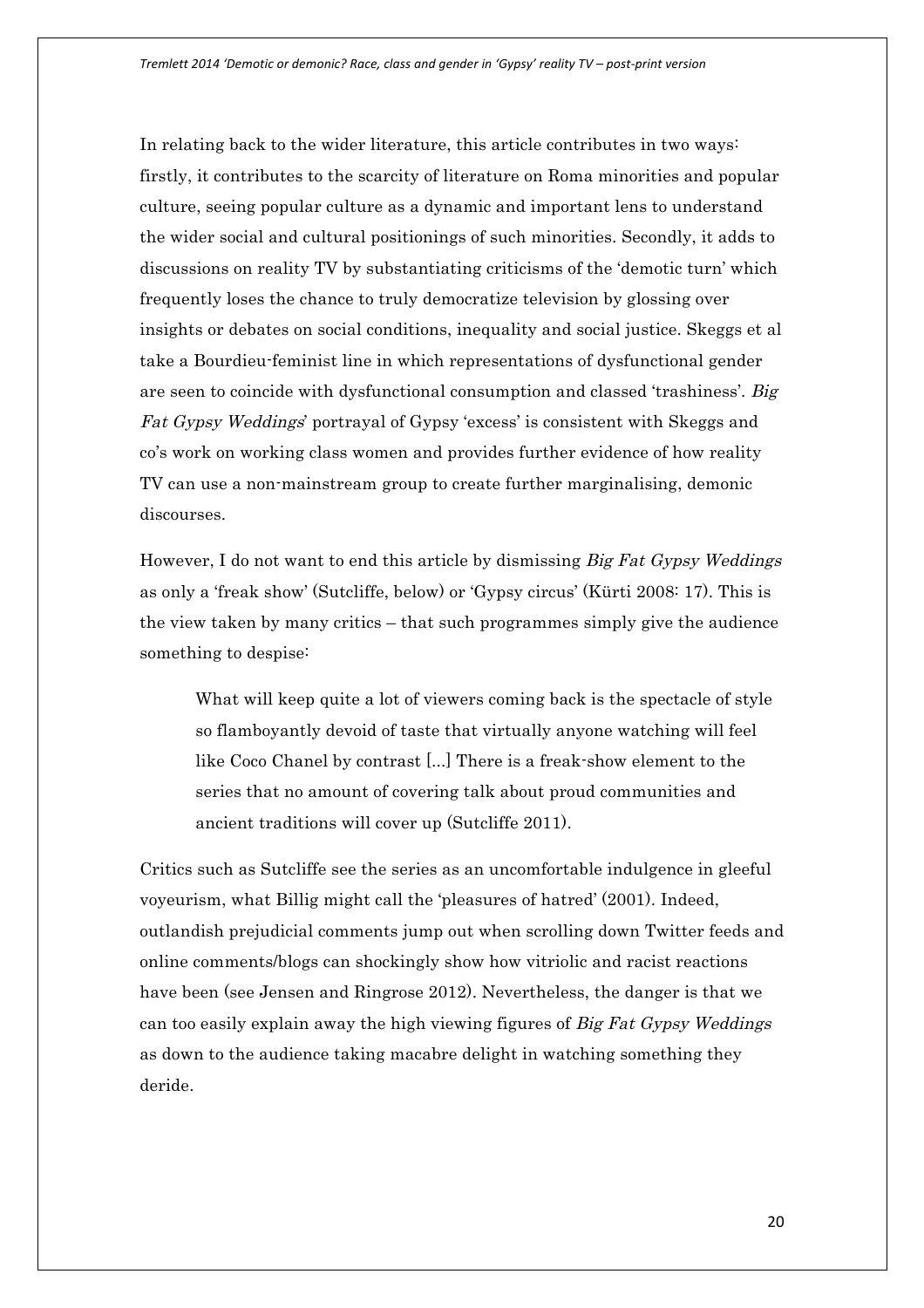The popularity of such programmes could signify a potential shift away from the pedagogic (didactic) notions of 'betterment' displayed in the many makeover/lifestyle reality shows. As Ouellette and Hay point out, in any given week we can learn how to improve ourselves through a vast array of reality programmes, from work life in The Apprentice to romance in Snog Marry Avoid?, fashion advice in What Not to Wear , cooking and household management in Masterchef and Money Saving Expert (2008: 2-3). The sudden and sustained popularity of Big Fat Gypsy Weddings may actually indicate a thirst in the audience for something different, maybe a different display of 'personhood', as Skeggs writes,

[...] not all people want to engage in, or can access, the value practices necessary for becoming a capital loaded fetish form of value. They may have better things to do with their time and energy (Skeggs 2011: 508)

Perhaps audiences are sick and tired of the 'inner-facing, pseudo-religious, bourgeois self' that haunts the strident moral agenda of self-improvement or observational reality TV (Skeggs 2011: 497), and shows like Big Fat Gypsy Weddings may indicate a release from the structures of imposed neo-liberal ideas of the productive, constructed, self-accrued singular 'self'. This deserves more research, and the next step is understanding audience responses through closeup empirical research (including audiences from minority communities) that would help our understanding of such minorities as not just performers but also as members of the audience (Tremlett 2012a). Whilst Big Fat Gypsy Weddings can be criticised for its extreme focus on spectacular events, narrow framing of racialised stereotypes, and failure to use its spotlight to tackle social justice problems of discrimination and inequalities faced by Gypsy and Traveller people, its popularity may prove a shift in what we see as the 'constitutive limit to proper personhood' (Skeggs 2011: 509).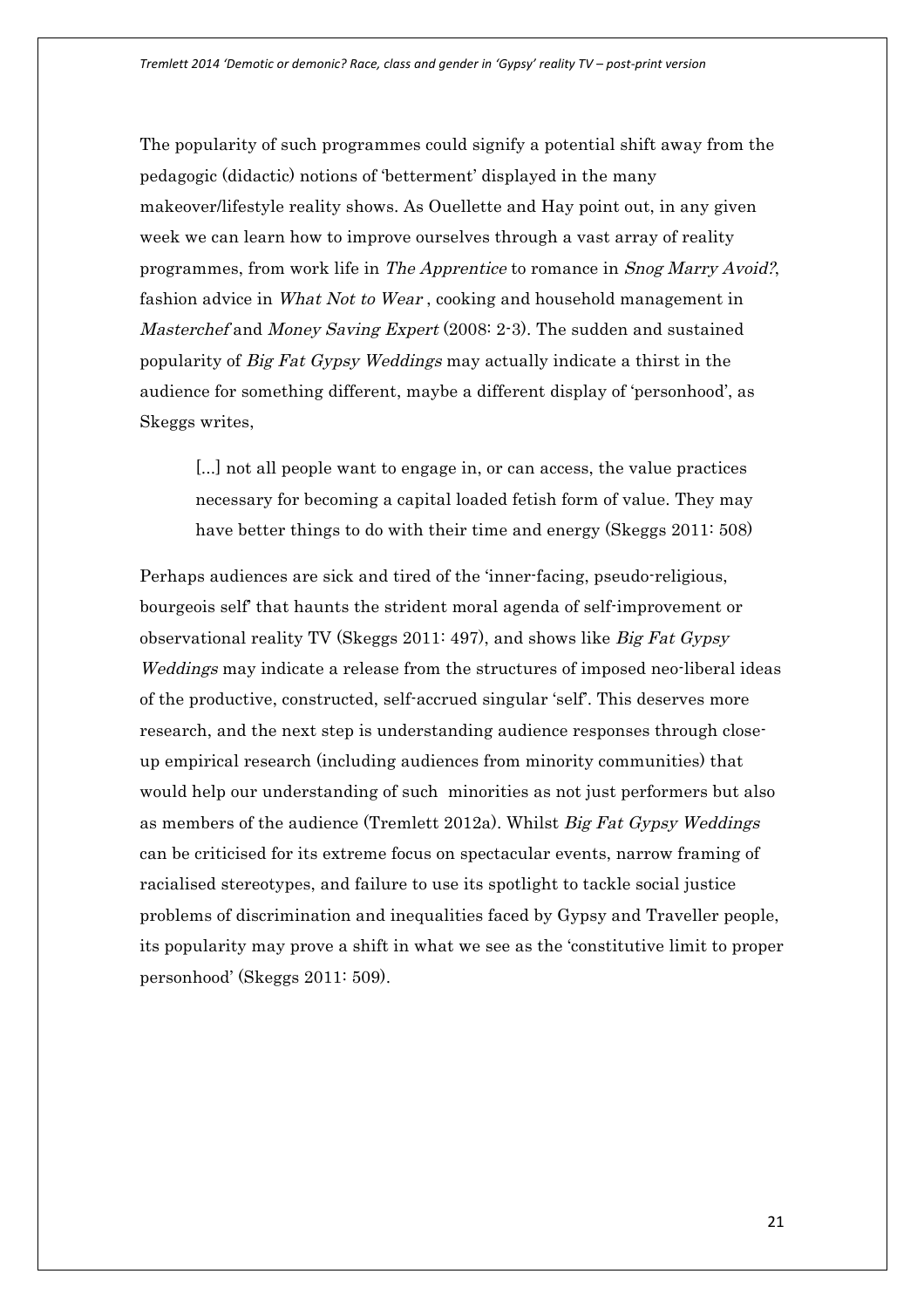### References

Ahmed, S., (2000), Strange Encounters: Embodied Others in Post-Coloniality, London: Routledge.

Andrejevic, M., (2004), Reality TV: The Work of Being Watched, Lanham, MD: Rowman & Littlefield Publishers.

Bakhtin, M., (1941), Rabelais and his world, Bloomington: Indiana University Press.

Beck, U. and Beck-Gernsheim, E., (2002), Individualization. London: Sage.

Berglund, B., (2005), 'Chinatown's tourist terrain: Representation and racialization in nineteenth-century San Francisco', American Studies, 46 (2): 5- 36.

Bhopal, K. and Myers, M., (2008), Insiders, outsiders and others. Gypsies and identity, Hatfield: University of Hertfordshire Press.

Billig, M., (2001), 'Humour and hatred: the racist jokes of the Ku Klux Klan', Discourse & Society, 12 (3): 267-289.

Biressi, A. and Nunn, H., (2005), Reality TV: realism and revelation, London: Wallflower Press.

Blair, M., (2001), 'The education of Black children. Why do some schools do better than others?', in Major, R. (ed) Educating our Black children. New directions and radical approaches, London: Routledge: 28-45.

Blommaert, J., Collins, J. and Slembrouck, S., (2005), 'Spaces of multilingualism', Language & Communication, 25: 197-216.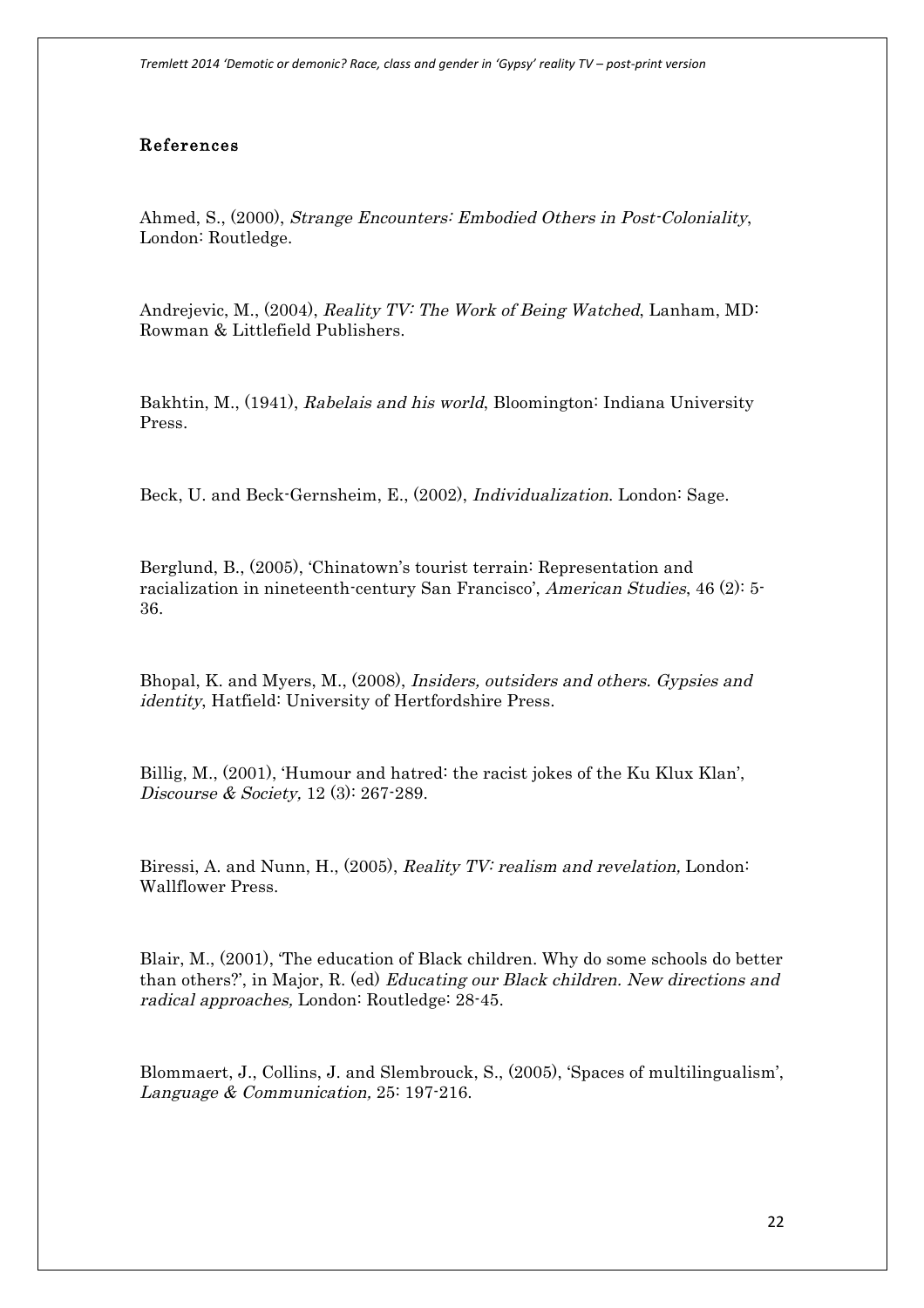Bourdieu, P., (1986), Distinction: A Social Critique of the Judgement of Taste, London: Routledge & Kegan Paul.

Bowers, J., (n.d.), 'Our Cheap Dirty Traveller Embarrassment', in Travellers' Times online, available at: http://www.travellerstimes.org.uk/blog.aspx?n=c6e13428-2329-462b-a0f8 f6ccab22ced7&c=f1b1c82c-0f3c-4edf-98cd-502ea80ed8fa (accessed October 15 2013).

Briggs, D., (2010), 'True stories from bare times on road: Developing empowerment, identity and social capital among urban minority ethnic young people in London, UK', Ethnic and Racial Studies, 33 (5): 851-871.

Clark, C., (2004), 'Severity has often enraged but never subdued a gipsy: The History and Making of European Romani Stereotypes', in Saul, S. and Tebbut, S. (eds), The Role of the Romanies. Liverpool: Liverpool University Press: 226-246.

Couldry, N., (2003), 'Media, Symbolic Power and the Limits of Bourdieu's Field Theory' in Media@lse Electronic Working Papers series, available at: http://www2.lse.ac.uk/media@lse/research/mediaWorkingPapers/archive/ewpNu mber2.aspx (accessed October 15 2013).

Deans, J., (2011), 'Big Fat Gypsy Weddings invites 5.6m viewers', The Guardian [online version] 20 January 2011, available at: http://www.guardian.co.uk/media/2011/jan/20/ratings-big-fat-gypsy-weddings (accessed October 15 2013).

Drew, E. M., (2011), 'Pretending to Be "Postracial": The Spectacularization of Race in Reality TV's Survivor', Television & New Media, 12 (4): 326-346.

Durst, J. (2011), '"What makes us Gypsies, who knows...?!" Ethnicity and Reproduction', in Stewart, M. and Rövid, M. (eds), Multidisciplinary Approaches to Romany Studies, Budapest: Central European University: 13- 35.

Engstrom, E. and Semic, B., (2003), 'Portrayal of Religion in Reality TV Programming: Hegemony and the Contemporary American Wedding', Journal of Media and Religion 2 (3): 145-163.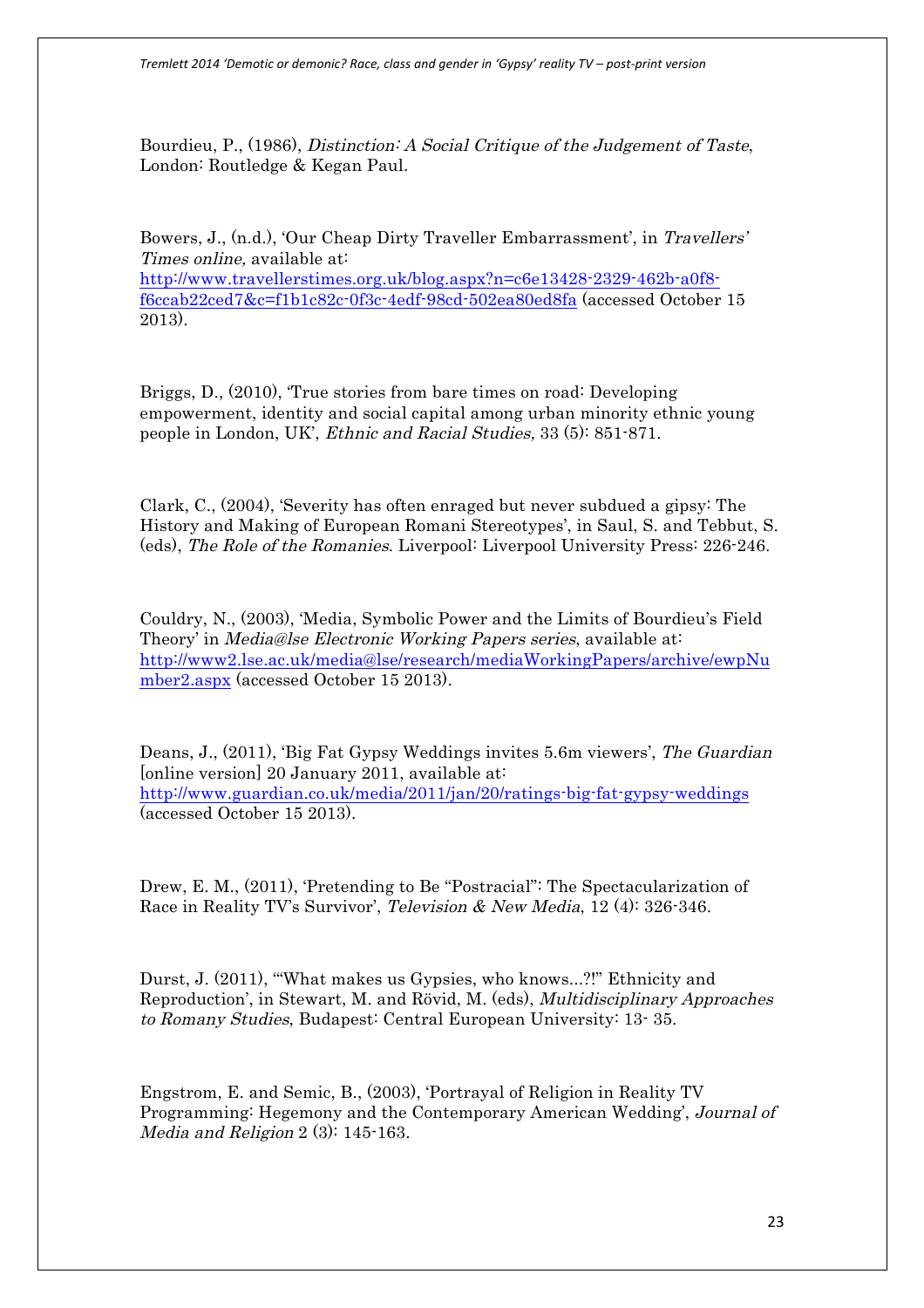Hall, S., (1992), 'The question of cultural identity', in Hall, S., Held, D. And McGrew, T. (eds), Modernity and its Futures, Cambridge: Polity Press: 274-280.

Hall, S., (1993), 'What is this" black" in black popular culture?', Social Justice, 20  $(1-2): 104-114.$ 

Hall, S., (1996), 'New ethnicities', in Morley, D. and Chen, K.H. (eds) Stuart Hall Critical Dialogues in Cultural Studies. London: Routledge: 441-449.

Hall, S., (1997), 'The spectacle of the 'other'' in Hall, S. (ed.), Representation. Cultural representations and signifying practices, Milton Keynes: Open University Press: 223-290.

Hill, A., (2008), Reality TV: audiences and popular factual television, London: Routledge.

Imre, A., (2005), 'Whiteness in Post-Socialist Eastern Europe: The Time of the Gypsies, the End of Race', in Lόpez, A. (ed), Postcolonial Whiteness: A Critical Reader on Race and Empire, New York: State University of New York Press: 53- 78.

Imre, A., (2008), Roma music and transnational homelessness. Third Text, 22 (3): 325-336.

Imre, A., (2009), Identity Games: Globalization and the Transformation of Media Cultures in the New Europe, Cambridge: MIT Press.

Imre, A., (2011), 'Love to Hate: National Celebrity and Racial Intimacy on Reality TV in the New Europe', Television & New Media, 20 (10): 1–28.

Imre, A. and Tremlett, A., (2011), 'Reality TV without Class: The Post-Socialist Anti-Celebrity Docusoap', in Wood, H. and Skeggs, B. (eds), Reality Television and Class. London: Palgrave Macmillan: 88-103.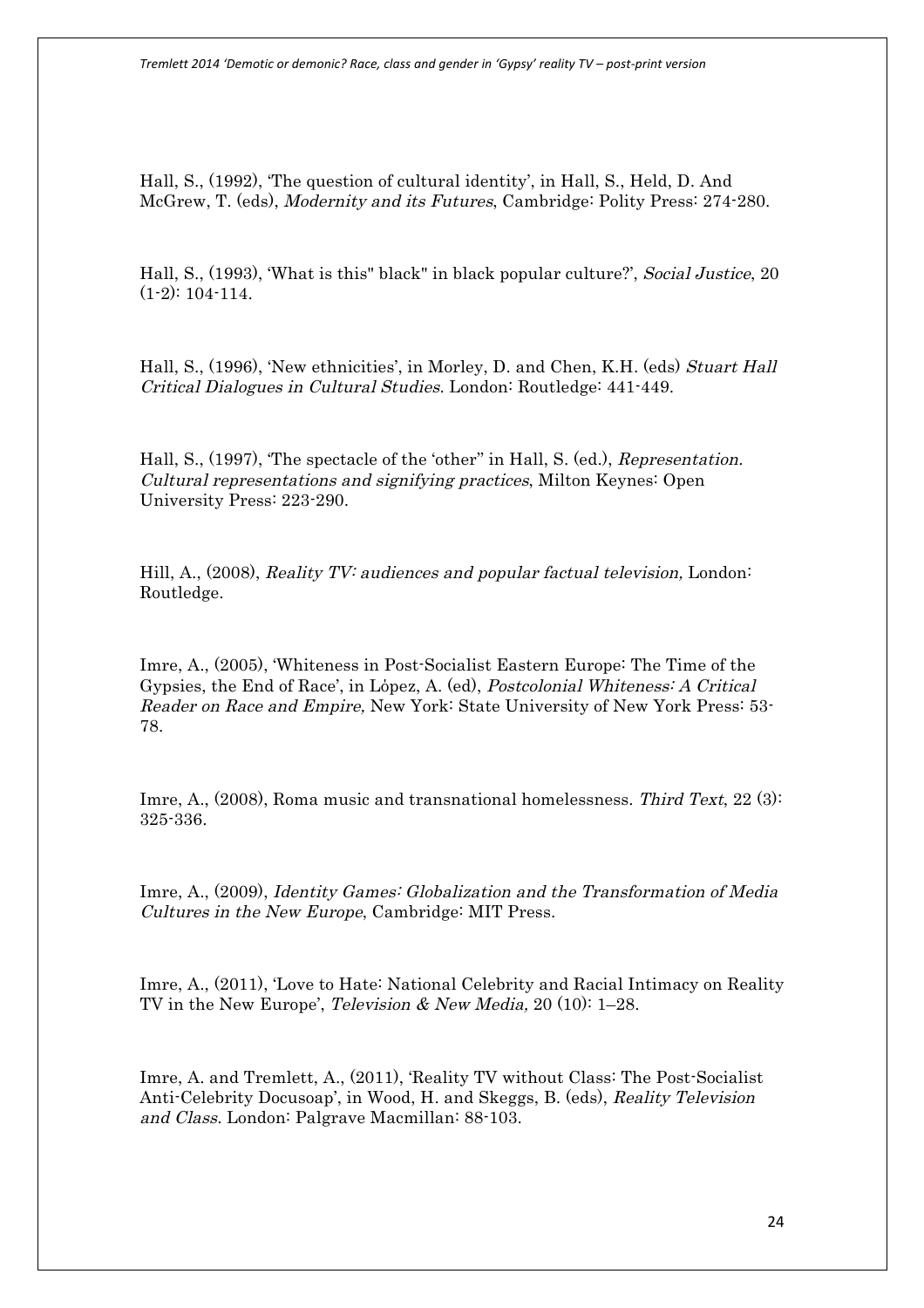Jensen, T. And Ringrose, J., (2012), 'Exploring Affect in the Postfeminist, Visual Moral Economy of My Big Fat Gypsy Wedding', Feminist Media Studies, (volume and page numbers forthcoming).

Jones, O., (2011), Chavs. The Demonization of the Working Class. London: Verso.

Kürti, L., (2008), 'Media Wars: Cultural Dialogue and Conflict in Hungarian Popular Broadcasting', SUSDIV paper 8, January, from the Fondazione Eni Enrico Mattei Series Index, available at: http://www.susdiv.org/uploadfiles/SD2008-008.pdf (accessed October 15 2013).

Lemon, A., (2000), Between Two Fires and Romani memory from Pushkin to Postsocialism, North Carolina: Duke University Press.

Madine, T., (2012), Tales of the Gypsy Dressmaker. London: Harper Collins Publishers.

Martin, G., (2002), 'New Age Travellers: Uproarious or Uprooted?', Sociology 36 (3): 723-735.

Mayall, D., (1988), *Gypsy-travellers in 19<sup>th</sup> century society*, Cambridge<sup>:</sup> Cambridge University Press.

Mayall, D., (2004), Gypsy Identities 1500-2000: From Egipcyans and Moon-men to the Ethnic Romany, London: Routledge.

McGarry, A., (2010), Who Speaks for Roma? Political Representation of a Transnational Minority Community, London: Continuum.

Mckenzie, P., (2012), 'An open letter to Channel 4' February 18 2012, Pipopotamus blog, , available at: http://pipopotamus.blogspot.co.uk/2012/02/openletter-to-chanel-4.html (accessed October 15 2013).

Mondestino, N., (2001), 'The 'Gypsy Question' and the Gypsy expert in Sweden', Romani Studies, 11 (1): 1-23.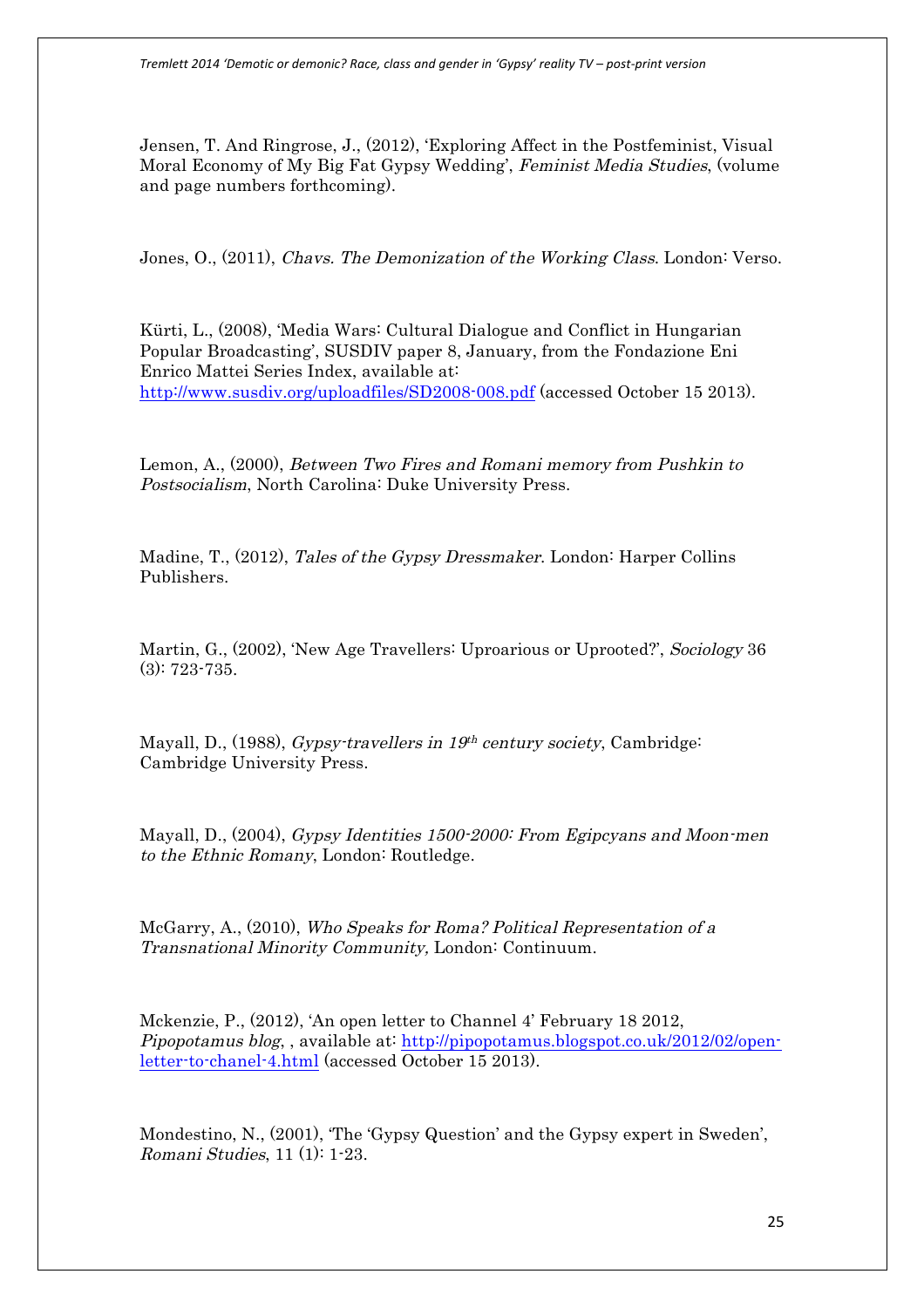Mukherjee, R., (2006), 'The Ghetto fabulous aesthetic in contemporary black culture', Cultural Studies, 20 (6): 599-629.

Munk, V., (2007), '"Play to Me Gypsy!" How Roma Stars' Image Change in Hungarian Media', in Kallioniemi, K., Kärki, K. Mäkelä, J. and Salmi, H. (eds) History of Stardom Reconsidered, Turku: International Institute for Popular Culture.

Nayak, A., (2006), 'Displaced Masculinities: Chavs, Youth and Class in the Postindustrial', Sociology 40 (5): 813-831.

Okely, J. and Houtman, G., (2011), 'The Dale Farm Eviction. Interview with Judith Okely on Gypsies and Travellers', Anthropology Today 27 (6): 24-27.

Okely, J., (1996), Own or other culture, London: Routledge.

Orenstein, P., (2011), Cinderella Ate My Daughter: Dispatches from the Front Lines of the New Girlie-Girl Culture, New York: Harper Collins.

Ouellette, L. and Hay, J., (2008), Makeover television, governmentality and the good citizen, Continuum: Journal of Media & Cultural Studies, 22 (4): 471-484.

Perren, A., (2004), 'A Big Fat Indie Success Story? Press Discourses Surrounding the Making and Marketing of a "Hollywood' Movie"', Communication Faculty Publications, Paper 3, available at: Http://digitalarchive.gsu.edu/communication\_facpub/3 (accessed October 15 2013).

Skeggs, B., (2004), Class, Self, Culture, London: Routledge.

Skeggs, B., (2011), 'Imagining personhood differently: person value and autonomist working-class value practices', The Sociological Review 59 (3): 496- 513.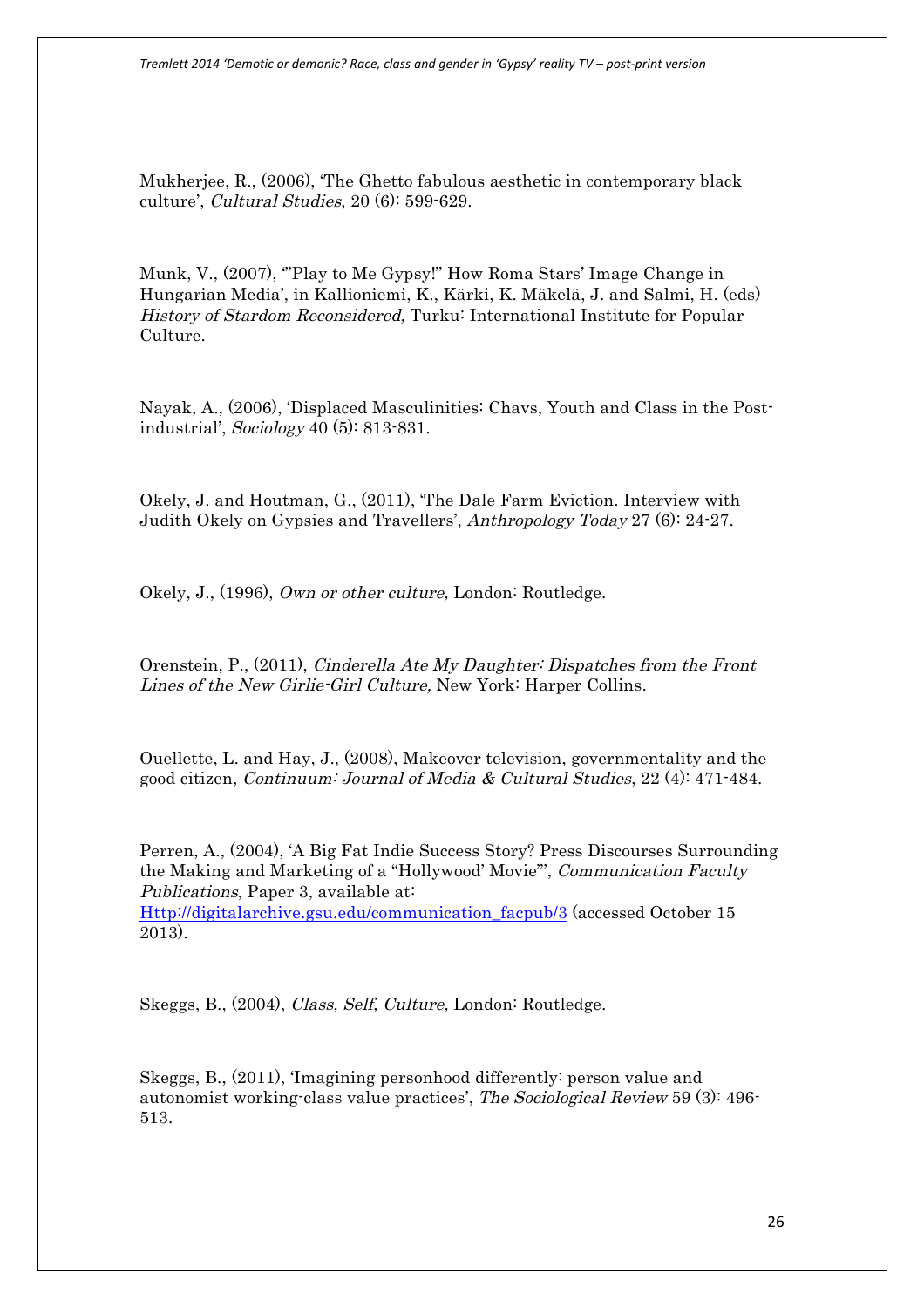Skeggs, B., Thumin, N. and Wood, H., (2008), "'Oh goodness, I am watching reality TV" How methods make class in audience research', *European Journal of* Cultural Studies 11 (1): 5-24.

Skeggs, B. and Wood, H., (2011), 'Introduction: Real Class'. Wood, H. and Skeggs, B. (eds), Reality Television and Class, London: Palgrave Macmillan: 1-29.

Spivak, G., (1988), 'Can the subaltern speak?', in Nelson, C. and Grossberg, L. (eds), Marxism and the Interpretation of Culture. London: Macmillan: 271-313.

Sutcliffe, T., (2011), 'Last Night's TV', The Independent [online version], January 19 2011, available at: http://www.independent.co.uk/artsentertainment/tv/reviews/last-nights-tv--big-fat-gypsy-weddings-channel-4 natural-world-special-miracle-in-the-marshes-of-iraq-bbc2-2187784.html (accessed October 15 2013).

Theodosiou, A., (2011), 'Multiculturalism and the catachresis of otherness: settling Gypsies, unsettling Gypsy belongings', Critique of Anthropology, 31 (2): 89-107.

Tremlett, A., (2009), 'Bringing hybridity to heterogeneity: Roma and the question of ''difference'' in Romani Studies', Romani Studies 19 (2): 147-68.

Tremlett, A., (2012a), 'Why must Roma minorities be always seen on the stage and never in the audience? Children's opinions of reality Roma TV', in Havens, T. Imre, A. Lustyik, K. (eds.) Entertaining the New Europe: Popular Television in Socialist and Postsocialist Eastern Europe, London: Routledge: 241-258.

Tremlett, A.,  $(2012b)$ , "Here are the Gypsies!" The importance of selfrepresentations & how to question prominent images of Roma minorities', Ethnic and Racial Studies (volume and page numbers forthcoming).

Tremlett, A., (2013), 'Roma, non-Roma and the modern working-class (familiar) stranger' in Miskovic, M. (ed) Roma Education in Europe, London: Routledge (page numbers forthcoming).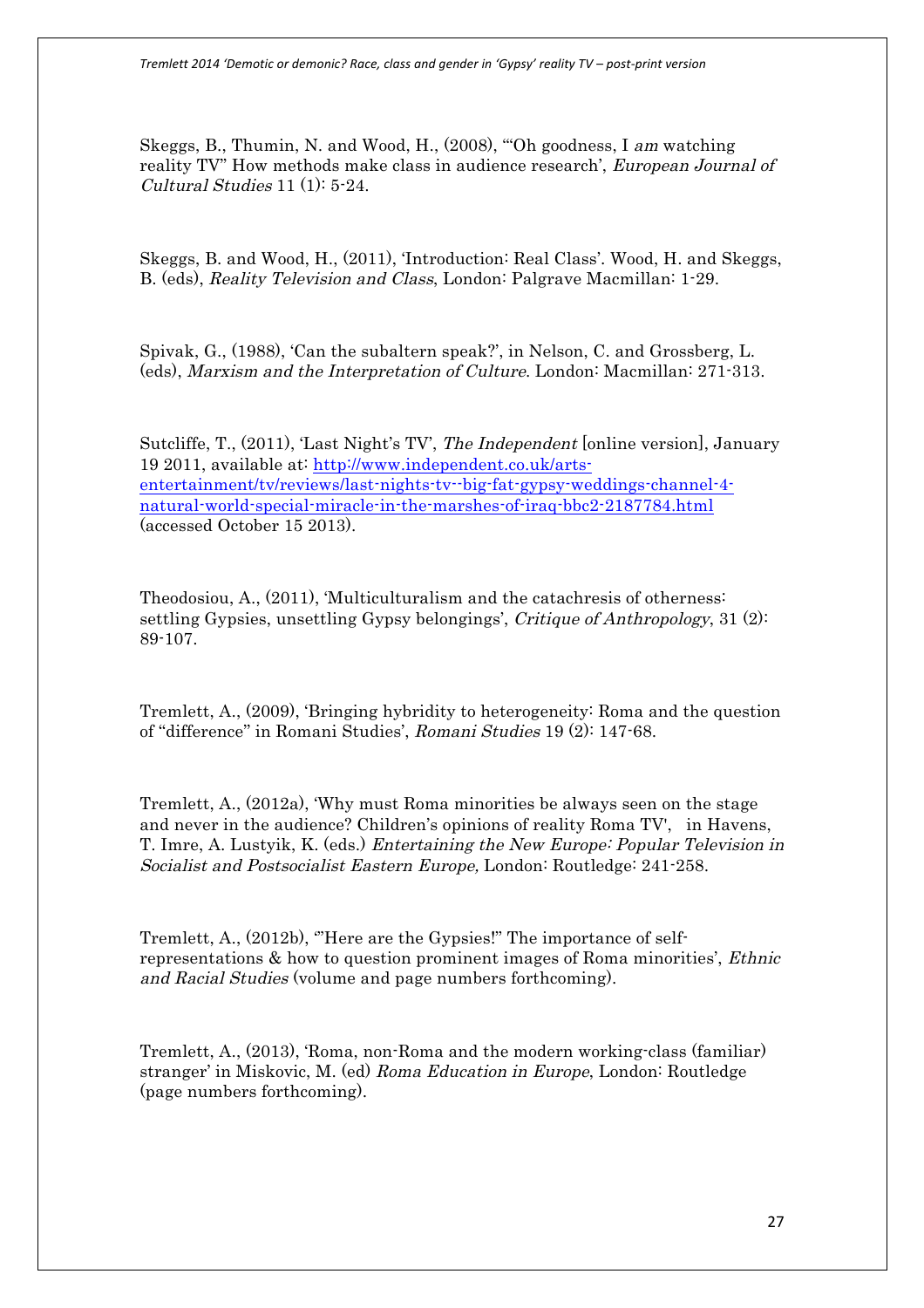Tremlett, A. & McGarry, A., (2013), 'Challenges facing researchers on Roma Minorities in contemporary Europe: Notes towards a research program' European Center for Minority Rights Working Paper #62 January 2013, available at:

http://www.ecmi.de/uploads/tx\_lfpubdb/Working\_Paper\_62\_Final.pdf (accessed 15 October 2013).

Tyler, I., (2008), 'Chav Mum, Chav Scum': Class Disgust in Contemporary Britain, Feminist Media Studies, 8 (2): 17-34.

Tyler, I. and Bennett, B., (2010), 'Celebrity Chav: Fame, Femininity and Social Class', European Journal of Cultural Studies 13 (3): 375-393.

Turner, G., (2004), Understanding Celebrity, London: Sage.

Turner, G., (2006), 'The mass production of celebrity. "Celetoids", reality TV and the "demotic turn"', International Journal of Cultural Studies, 9 (2): 153-65.

Turner, G., (2010), Ordinary People and the Media. The Demotic Turn, London: Sage.

Van Dijk, T., (2000), 'New(s) Racism: A Discourse analytical approach', in Cottle, S. (ed) Ethnic Minorities and the Media, Buckingham: Open University Press: 33-49.

Willems, W., (1997), *In Search of the True Gypsy*, London: Frank Cass.

<u> 1989 - Jan Samuel Barbara, margaret e</u>

Wood, H. and Skeggs, B. (eds), (2011), Reality Television and Class, London: Palgrave MacMillan.

<sup>&</sup>lt;sup>1</sup> **Acknowledgements:** I am grateful for encouraging comments on early and later drafts from my peers at 'The Write Club' group, and also from Dr Stephen Harper and Dr Justin Smith, all at the University of Portsmouth. I also am indebted to the discussion after my presentation of this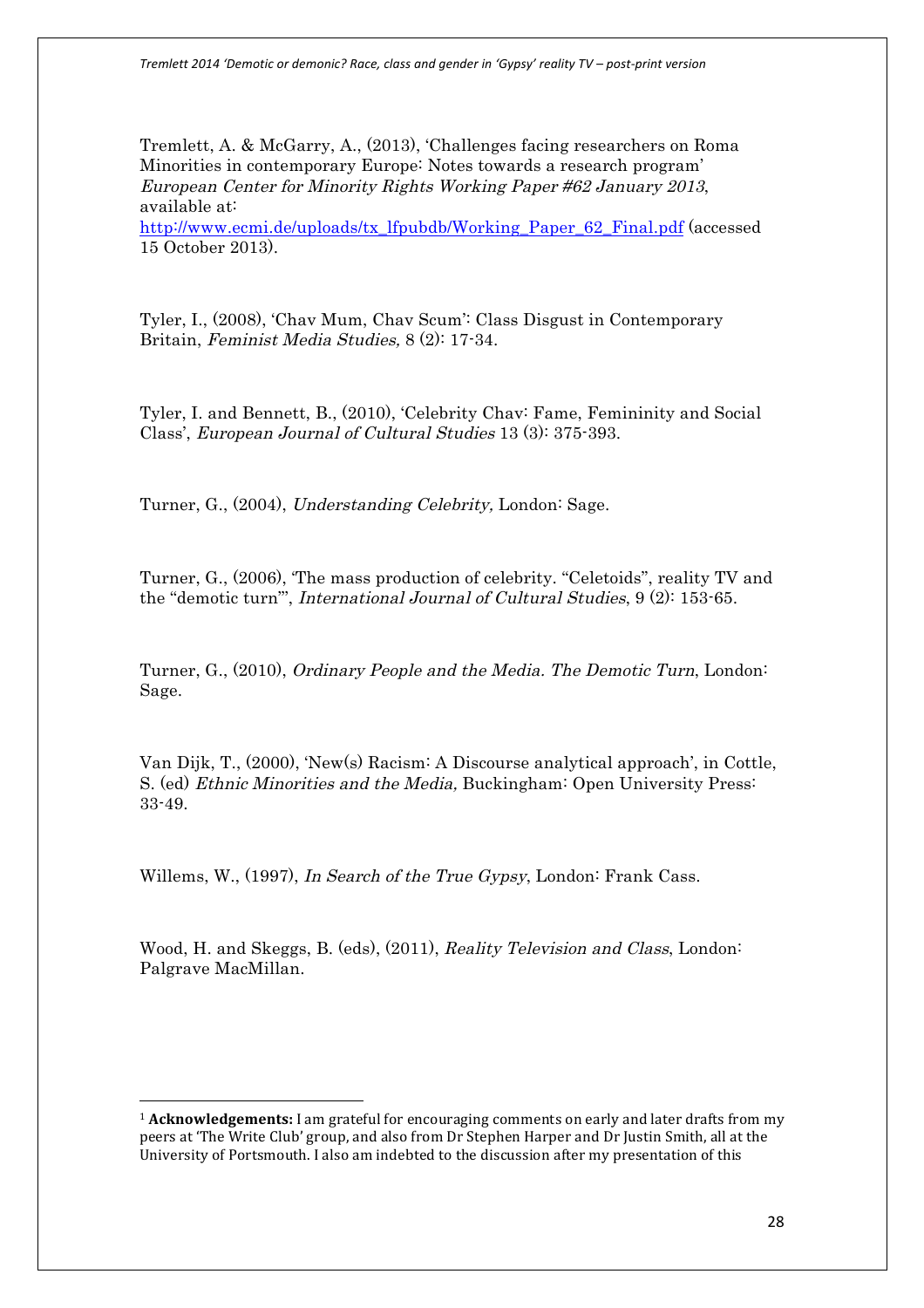paper at the Research Workshop in Language at Literacy (RWLL) at King's College London (January  $22<sup>nd</sup> 2013$ ) and to the two anonymous reviewers for their insightful remarks. <sup>2</sup> 'Reality TV is damaging society, says Humphrys', The Telegraph, 27 August 2004. Available at: http://www.telegraph.co.uk/news/1470327/Reality-TV-is-damaging-society-says-Humphrys.html (accessed March 15 2012) 

<u> 1989 - Andrea Santa Alemania, amerikana amerikana amerikana amerikana amerikana amerikana amerikana amerikan</u>

<sup>3</sup> Big Fat Gypsy Weddings takes its title from the Hollywood blockbuster My Big Fat Greek *Wedding* (2002). Rather than raising any ethnic controversies, *My Big Fat Greek Wedding's* popularity was said to come from its safe adherence to a heart warming version of the American dream (Engstrom and Semic 2003, Perren 2004). Whilst a film focusing on American Greeks confirms ideas around what a national family should look like, a focus on UK Gypsies and Travellers produces controversy and media uproar.

<sup>4</sup>See statistics from BARB (Broadcasters Audience Research Board], available at: http://www.barb.co.uk/report/weeklyTopProgrammesOverview (accessed March 15 2011)

<sup>5</sup> *My Big Fat Royal Wedding* was broadcast on the eve of the British Royal Wedding of Prince William and Catherine Middleton in April 2011, whilst *My Big Fat Gypsy Christmas* was broadcast December 2011

<sup>6</sup> 'Channel 4 apologises over Big Fat Gypsy Weddings photo requests', *The Independent*, 16 October 2012, available at http://www.independent.co.uk/news/media/tv-radio/channel-4-apologises-over-bigfat-gypsy-weddings-photo-requests-8213687.html (accessed January 11 2013).

 $7$  See Channel 4's online programme information, available at:

http://www.channel4.com/programmes/big-fat-gypsy-weddings/articles/dvd (accessed June 10 2012)

<sup>8</sup> 'Jill Brown on the *Today* programme, BBC Radio 4, February 17<sup>th</sup> 2012, available at: http://news.bbc.co.uk/today/hi/today/newsid\_9697000/9697089.stm (accessed March 15 2012)). See also 'My Big Fat Gypsy Wedding exploits out community for cheap laughs' by Christine Cawley Feb 14 2012 in 'Comment is free' Guardian online newspaper, available at: http://www.guardian.co.uk/commentisfree/2012/feb/14/big-fat-gypsy-wedding-exploitscommunity (accessed July 11 2012)<br>
<sup>9</sup> See the report 'ASA Adjudication on Channel Four Television Corporation', October 3 2012,

available at http://www.asa.org.uk/Rulings/Adjudications/2012/10/Channel-Four-Television-Corporation/SHP\_ADJ\_197451.aspx (accessed January 12 2013).

<sup>10</sup> 'Wedding cake...or blancmange?' The Sun online version, published January 21 2012, available at http://www.thesun.co.uk/sol/homepage/showbiz/tv/3363491/Couple-promise-to-chav-andto-hold-in-Channel-4-gypsy-wedding.html (accessed July 13 2012)

 $11$  'My Big Fat Gypsy Wedding claims to celebrate a unique traditional culture. Pull the other one, it makes Jordan look classy!' Jan Moir in The Mail Online, February 02 2011, available at: http://www.dailymail.co.uk/debate/article-1350903/My-Big-Fat-Gypsy-Wedding-makes-Katie-Price-look-classy.html (accessed July 13 2012)

 $12$  'Just a big, fat gypsy mistake' by Ian Hyland in The Daily Mail, February 18<sup>th</sup> 2012. Online version used, available at: http://www.dailymail.co.uk/home/moslive/article-2101987/Big-Fat-Gypsy-Weddings-just-big-fat-gypsy-mistake-says-Ian-Hyland.html (accessed July 13 2012).  $^{13}$  The word 'chav' is often said to be an acronym standing for 'Council Housed And Violent'.

However, it is also noted as coming from a Gypsy language as 'chavvie' is used in British Romany language to mean 'child', whilst in Hungarian 'csávó' is said to derive from a Romani dialect meaning 'bloke' or 'guy'.

 $14$  This takes the view of language as an ideological object, 'an object invested with social and cultural interests, not just a vehicle for (denotational, neutral) meaning' (Blommaert, Collins and

Slembrouck 2005: 199).<br><sup>15</sup> See the report 'ASA Adjudication on Channel Four Television Corporation', October 3 2012, available at http://www.asa.org.uk/Rulings/Adjudications/2012/10/Channel-Four-Television-

Corporation/SHP\_ADJ\_197451.aspx (accessed January 12 2013).  $^{16}$  Channel 4 describes the series as a 'revealing documentary series that offers a window into the secretive, extravagant and surprising world of gypsies and travellers in Britain today'. This text is set as beside a picture of a bride in a huge wedding dress. Available at

http://www.channel4.com/programmes/big-fat-gypsy-weddings (accessed January 14 2013).